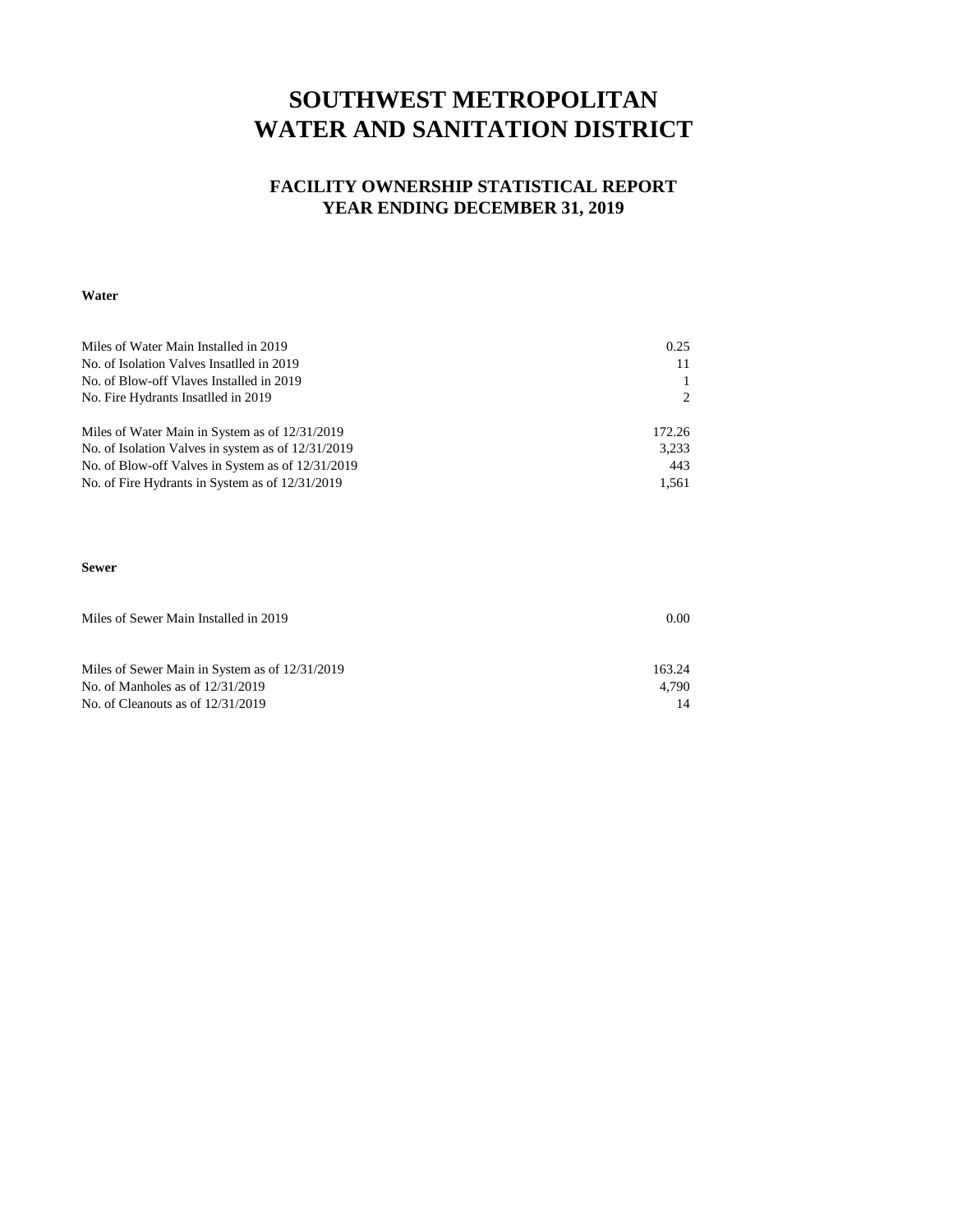### **YEAR ENDING DECEMBER 31, 2019 FACILITY OWNERSHIP STATISTICAL REPORT**

#### **WATER FACILITIES**

|             |                              | Total      |             |          | Total      |  |  |  |
|-------------|------------------------------|------------|-------------|----------|------------|--|--|--|
| <b>Size</b> | Type                         | 12/31/2018 | $\Delta dd$ | Subtract | 12/31/2019 |  |  |  |
|             |                              |            |             |          |            |  |  |  |
| PIPE:       |                              |            |             |          |            |  |  |  |
| 4"          | <b>ACP</b>                   | 2,938      |             |          | 2,938      |  |  |  |
| 4"          | ${\cal C} {\cal I} {\cal P}$ | 290        |             |          | 290        |  |  |  |
| 4"          | $\rm DIP$                    | 1,188      |             |          | 1,188      |  |  |  |
| 4"          | <b>PVC</b>                   | 3,230      | 264         | 264      | 3,230      |  |  |  |
| 6"          | <b>ACP</b>                   | 143,195    |             |          | 143,195    |  |  |  |
| 6"          | ${\cal C} {\cal I} {\cal P}$ | 6          |             |          | 6          |  |  |  |
| 6"          | DIP                          | 40,664     |             |          | 40,664     |  |  |  |
| 6"          | <b>PVC</b>                   | 42,057     | 41          |          | 42,098     |  |  |  |
| 8"          | <b>ACP</b>                   | 128,734    |             | 361      | 128,373    |  |  |  |
| 8"          | $\cal CIP$                   | 409        |             |          | 409        |  |  |  |
| 8"          | DIP                          | 101,873    |             | 251      | 101,622    |  |  |  |
| 8"          | <b>PVC</b>                   | 162,225    | 240         |          | 162,465    |  |  |  |
| 10"         | <b>ACP</b>                   | 161        |             |          | 161        |  |  |  |
| $12"$       | <b>ACP</b>                   | 91,848     |             |          | 91,848     |  |  |  |
| 12"         | ${\cal C} {\cal I} {\cal P}$ | 2,750      |             |          | 2,750      |  |  |  |
| 12"         | ${\rm DIP}$                  | 72,880     |             | 735      | 72,145     |  |  |  |
| $12"$       | <b>PVC</b>                   | 55,253     | 749         |          | 56,002     |  |  |  |
| 16"         | <b>ACP</b>                   | 3,861      |             |          | 3,861      |  |  |  |
| 16"         | $\cal CIP$                   | 9,167      |             |          | 9,167      |  |  |  |
| 16"         | DIP                          | 33,816     |             |          | 33,816     |  |  |  |
| 16"         | <b>STL</b>                   | 50         |             |          | 50         |  |  |  |
| $18"$       | <b>STL</b>                   | 3,069      |             |          | 3,069      |  |  |  |
| 20"         | DIP                          | 7,947      |             |          | 7,947      |  |  |  |
| 24"         | DIP                          | 2,219      |             |          | 2,219      |  |  |  |
|             | <b>TOTAL</b>                 | 909,829    | 1,294       | 1,611    | 909,512    |  |  |  |

ACP: Asbestos Cemnet Pipe

PVC: Polyvinyl Chloride Pipe

CIP: Cast Iron Pipe

Ductile Iron Pipe

STL: Steel Pipe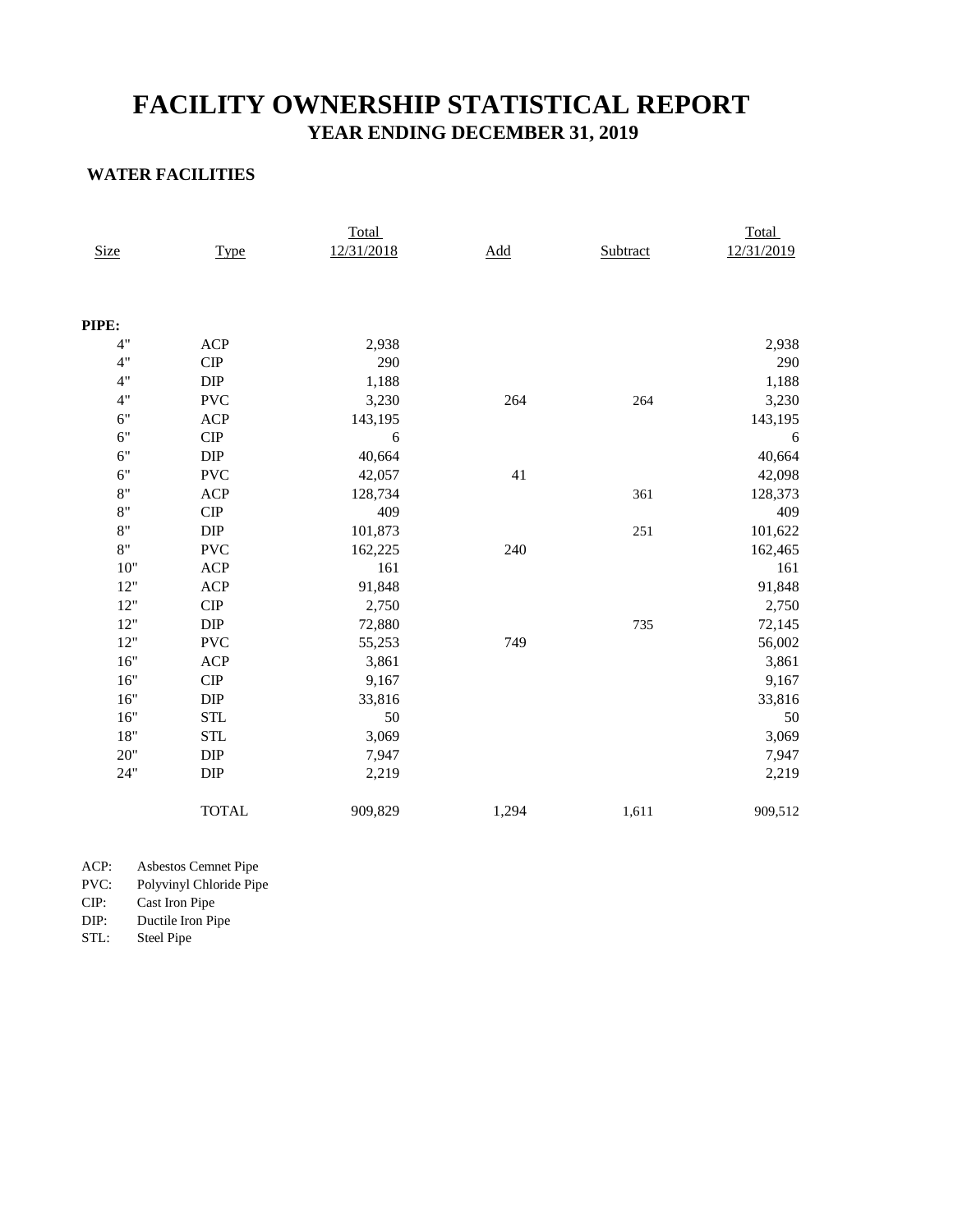### **FACILITY OWNERSHIP STATISTICAL REPORT YEAR ENDING DECEMBER 31, 2019**

#### **WATER FACILITIES(continued)**

|                   |                  | Total          |                          | Total          |                |  |  |  |
|-------------------|------------------|----------------|--------------------------|----------------|----------------|--|--|--|
| <b>Size</b>       | <b>Type</b>      | 12/31/2018     | $\underline{\text{Add}}$ | Subtract       | 12/31/2019     |  |  |  |
|                   |                  |                |                          |                |                |  |  |  |
| <b>VALVES:</b>    |                  |                |                          |                |                |  |  |  |
| 2"                | PRV              | 6              |                          |                | 6              |  |  |  |
| 4"                | Gate             | 43             | $\mathfrak{Z}$           | $\mathbf{1}$   | 45             |  |  |  |
| 4"                | PRV              | $\overline{2}$ |                          |                | $\overline{c}$ |  |  |  |
| 6"                | Gate             | 787            | $\overline{c}$           | $\sqrt{3}$     | 786            |  |  |  |
| 6"                | PRV              | 6              |                          |                | $\sqrt{6}$     |  |  |  |
| $8"$              | Gate             | 1,523          | $\sqrt{2}$               | $\,1$          | 1,524          |  |  |  |
| $8"$              | PRV              | $\overline{4}$ |                          |                | $\overline{4}$ |  |  |  |
| $10"$             | Gate             | $\sqrt{2}$     |                          |                | $\overline{2}$ |  |  |  |
| $12"$             | Gate             | 825            | $\overline{4}$           | $\mathfrak{Z}$ | 826            |  |  |  |
| $12"$             | Check            | $\,1$          |                          |                | $\mathbf 1$    |  |  |  |
| 12"               | PRV              | $\mathbf{1}$   |                          |                | $\mathbf{1}$   |  |  |  |
| $16"$             | Gate             | $\overline{2}$ |                          |                | $\overline{2}$ |  |  |  |
| $16"$             | <b>Butterfly</b> | 23             |                          |                | 23             |  |  |  |
| $18"$             | Gate             | $\mathbf 1$    |                          |                | $\,1\,$        |  |  |  |
| $18"$             | <b>Butterfly</b> | $\mathbf 1$    |                          |                | $\,1\,$        |  |  |  |
| $20"$             | <b>Butterfly</b> | $\mathbf{1}$   |                          |                | $\,1$          |  |  |  |
| $24"$             | <b>Butterfly</b> | $\overline{c}$ |                          |                | $\overline{2}$ |  |  |  |
|                   | <b>TOTAL</b>     | 3,230          | $11\,$                   | $\,8\,$        | 3,233          |  |  |  |
| <b>BLOW-OFFS:</b> |                  |                |                          |                |                |  |  |  |
| 2"                | Ball             | 312            |                          |                | 312            |  |  |  |
| 2"                | Gate             | 126            | $\,1\,$                  | $\,1\,$        | 126            |  |  |  |
| 6"                | Gate             | 5              |                          |                | 5              |  |  |  |
|                   | <b>TOTAL</b>     | 443            | $\,1\,$                  | $\mathbf{1}$   | 443            |  |  |  |
| <b>HYDRANTS:</b>  |                  |                |                          |                |                |  |  |  |
| 6"                | Mueller Cent.    | 659            |                          | $\mathbf{1}$   | 658            |  |  |  |
| 6"                | Mueller Im.      | 12             |                          |                | 12             |  |  |  |
| 6"                | Waterous         | 877            | $\sqrt{2}$               | $\mathbf{1}$   | 878            |  |  |  |
| 6"                | $\mathbf{AVK}$   | 9              |                          |                | 9              |  |  |  |
| $6"$              | <b>DWD</b>       | $\mathbf{1}$   |                          |                | $\,1\,$        |  |  |  |
| 6"                | Amer. Darling    | $\mathfrak{Z}$ |                          |                | 3              |  |  |  |
|                   | <b>TOTAL</b>     | 1,561          | $\sqrt{2}$               | $\sqrt{2}$     | 1,561          |  |  |  |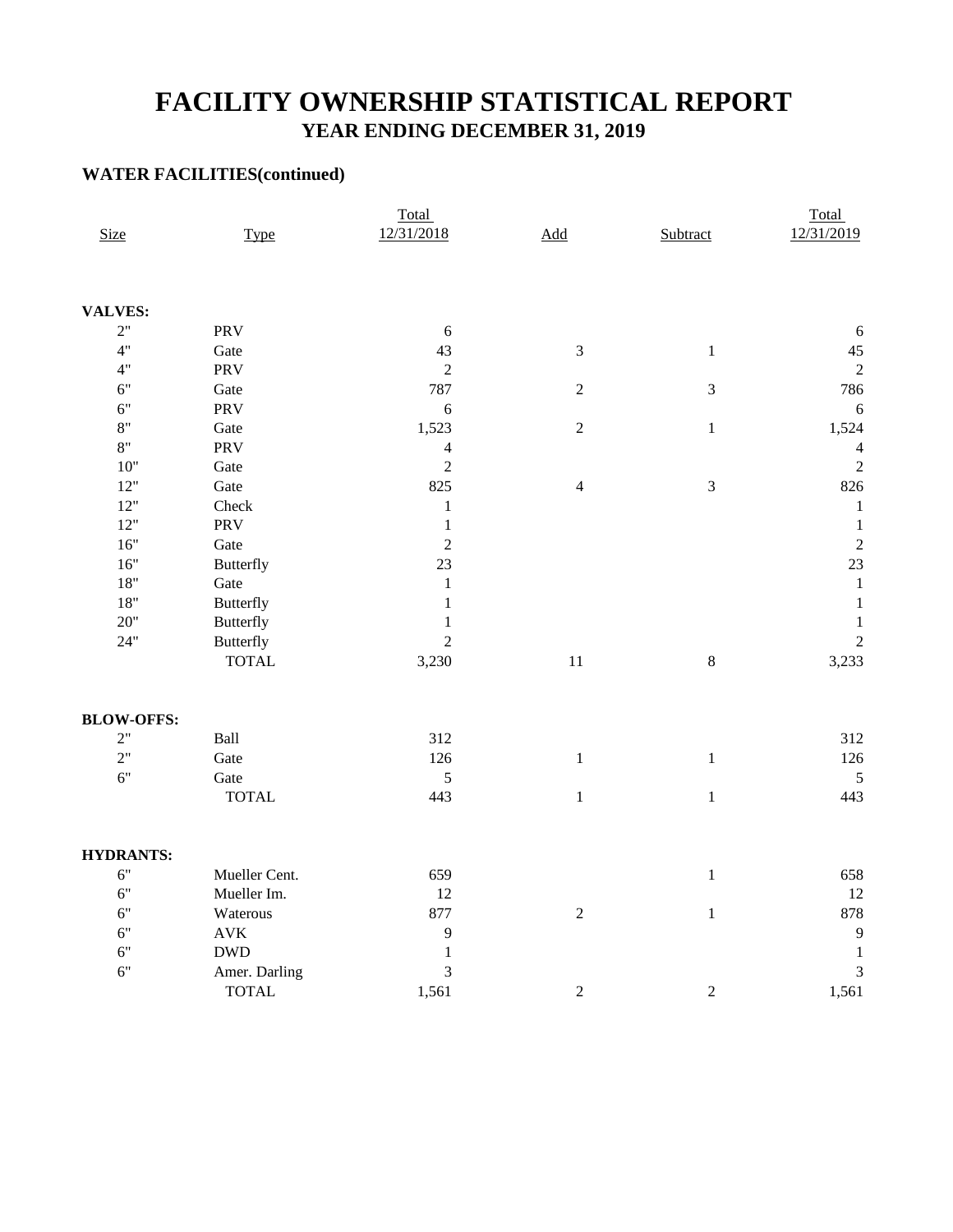# **FACILITY OWNERSHIP STATISTICAL REPORT YEAR ENDING DECEMBER 31, 2019**

#### **SEWER FACILITIES**

|             |              | Total      |                  |                  | Total      |
|-------------|--------------|------------|------------------|------------------|------------|
| <b>Size</b> | <b>Type</b>  | 12/31/2018 | Add              | Subtract         | 12/31/2019 |
|             |              |            |                  |                  |            |
| PIPE:       |              |            |                  |                  |            |
| 8"          | CP           | 250        |                  |                  | 250        |
| 8"          | <b>VCP</b>   | 91,368     |                  |                  | 91,368     |
| 8"          | <b>PVC</b>   | 468,298    |                  |                  | 468,298    |
| 8"          | $C-900$      | 146,974    |                  |                  | 146,974    |
| $8"$        | <b>CPP</b>   | 3,616      |                  |                  | 3,616      |
| 10"         | <b>VCP</b>   | 5,049      |                  |                  | 5,049      |
| 10"         | <b>PVC</b>   | 14,582     |                  |                  | 14,582     |
| 10"         | $C-900$      | 4,982      |                  |                  | 4,982      |
| 12"         | <b>VCP</b>   | 19,793     |                  |                  | 19,793     |
| 12"         | <b>PVC</b>   | 10,980     |                  |                  | 10,980     |
| $12"$       | CP           | 178        |                  |                  | 178        |
| 12"         | $C-900$      | 1,656      |                  |                  | 1,656      |
| 12"         | <b>CPP</b>   | 1,320      |                  |                  | 1,320      |
| 15"         | <b>VCP</b>   | 6,972      |                  |                  | 6,972      |
| 15"         | <b>PVC</b>   | 9,494      |                  |                  | 9,494      |
| 15"         | ${\bf CP}$   | 233        |                  |                  | 233        |
| 15"         | <b>CPP</b>   | 14,338     |                  |                  | 14,338     |
| $18"$       | <b>VCP</b>   | 9,464      |                  |                  | 9,464      |
| $18"$       | <b>CPP</b>   | 1,326      |                  |                  | 1,326      |
| $18"$       | <b>PVC</b>   | 1,799      |                  |                  | 1,799      |
| 21"         | <b>VCP</b>   | 3,019      |                  |                  | 3,019      |
| 21"         | <b>PVC</b>   | 6,038      |                  |                  | 6,038      |
| 21"         | <b>CPP</b>   | 2,665      |                  |                  | 2,665      |
| 24"         | <b>PVC</b>   | 153        |                  |                  | 153        |
| 27"         | <b>CPP</b>   | 2,183      |                  |                  | 2,183      |
| 33"         | <b>CPP</b>   | 12,821     |                  |                  | 12,821     |
| 36"         | <b>CPP</b>   | 9,503      |                  |                  | 9,503      |
| 42"         | <b>CPP</b>   | 2,816      |                  |                  | 2,816      |
| 42"         | <b>SPE</b>   | 1,616      |                  |                  | 1,616      |
| 45"         | <b>CPP</b>   | 318        |                  |                  | 318        |
| 48"         | <b>CPP</b>   | 6,708      |                  |                  | 6,708      |
| 60"         | <b>CPP</b>   | 1,411      |                  |                  | 1,411      |
|             | <b>TOTAL</b> | 861,923    | $\boldsymbol{0}$ | $\boldsymbol{0}$ | 861,923    |
|             |              |            |                  |                  |            |

| CP:        | Concrete Pipe                           | PEP: | Polyethylene Pipe        |
|------------|-----------------------------------------|------|--------------------------|
| VCP:       | Vitrified Clay Pipe                     | CIP: | Cast Iron Pipe           |
| <b>PVC</b> | Polyvinyl Chloride Pipe                 | DIP: | Ductile Iron Pipe        |
| $C-900:$   | Polyvinyl Chloride Pipe C-900 Class 200 | RCP: | Reinforced Concrete Pipe |
| CPP:       | Cured In-place Pipe                     |      |                          |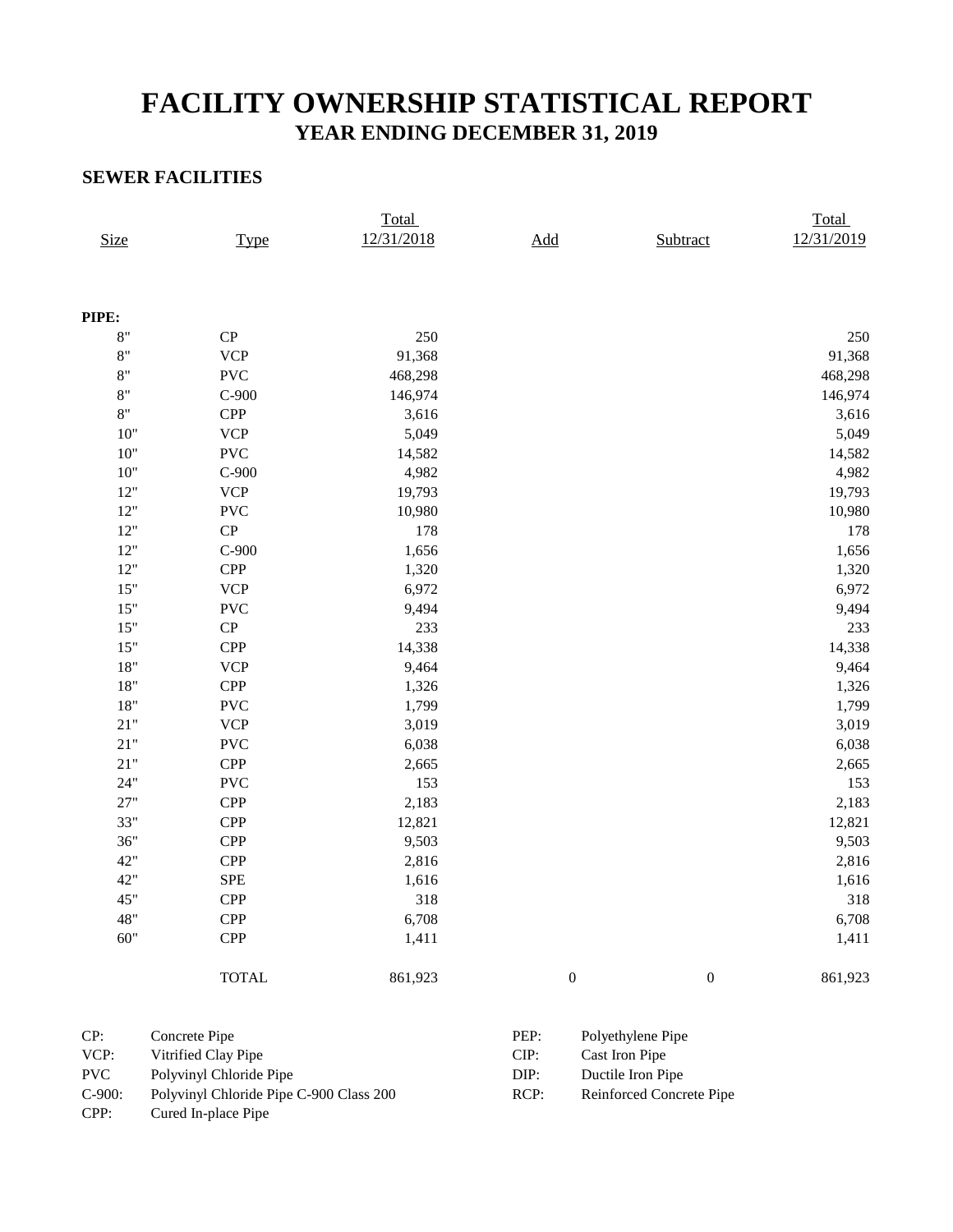# **SOUTHWEST METROPOLITAN WATER AND SANITATION DISTRICT**

#### **WATER & SEWER SUPPLY REPORT YEAR ENDING DECEMBER 31, 2019**

#### **Taps**

| Water Taps Sold in 2019                          | 25  |
|--------------------------------------------------|-----|
| 3/4" Equivalent Water Taps Sold in 2019          | 112 |
| Sewer Taps Sold in 2019                          | 348 |
| Single Family Equivalent Sewer Taps Sold in 2019 | 390 |

#### **Consumption**

Total Water Delivered (gallons) 1,704,926,000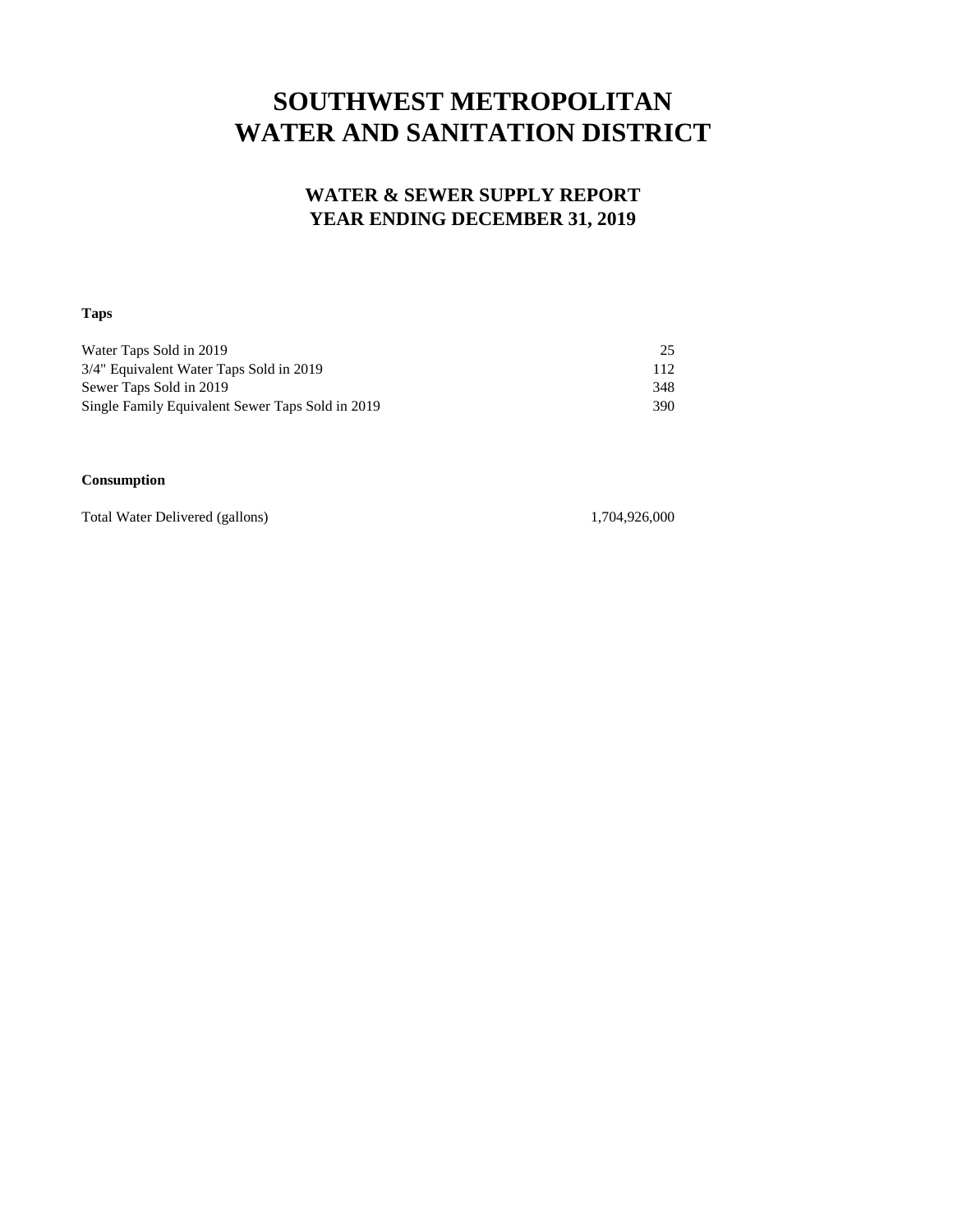# **WATER & SEWER SUPPLY REPORT - (2010-2019)**

|                                  | 2019             | 2018             | 2017             | 2016           | 2015             | 2014                                                                                                | 2013           | 2012             | 2011         | 2010             |
|----------------------------------|------------------|------------------|------------------|----------------|------------------|-----------------------------------------------------------------------------------------------------|----------------|------------------|--------------|------------------|
| POPULATION:                      |                  |                  |                  |                |                  |                                                                                                     |                |                  |              |                  |
| RS Population (3.04)             |                  |                  |                  |                |                  | 35,878.08 35,878.08 35,759.52 35,656.16 35,628.80 35,595.36 35,592.32 35,589.28 35,589.28 35,589.28 |                |                  |              |                  |
| RM Population (2.04)             |                  |                  |                  |                |                  | 15,459.12 14,751.24 14,751.24 14,751.24 14,237.16 14,237.16 14,208.60 14,151.48 14,139.24 14,139.24 |                |                  |              |                  |
| <b>Total Population</b>          |                  |                  |                  |                |                  | 51,337.20 50,629.32 50,510.76 50,407.40 49,865.96 49,832.52 49,800.92 49,740.76 49,728.52 49,728.52 |                |                  |              |                  |
| <b>WATER TAPS:</b>               |                  |                  |                  |                |                  |                                                                                                     |                |                  |              |                  |
| <b>Total Active Taps</b>         | 12,667           | 12,642           | 12,642           | 12,598         | 12,554           | 12,536                                                                                              | 12,512         | 12,499           | 12,482       | 12,459           |
| Single Family Residential        | 11,479           | 11,479           | 11,440           | 11,406         | 11,388           | 11,379                                                                                              | 11,368         | 11,367           | 11,366       | 11,366           |
| Multi Family Residential         | 807              | 783              | 783              | 783            | 783              | 783                                                                                                 | 771            | 771              | 757          | 740              |
| Commercial                       | 381              | 380              | 380              | 375            | 365              | 365                                                                                                 | 362            | 360              | 358          | 353              |
| Taps Sold                        | 25               | $\mathbf{0}$     | 44               | 44             | 18               | 24                                                                                                  | 13             | 17               | 23           | 8                |
| <b>Single Family Residential</b> | $\Omega$         | $\mathbf{0}$     | 39               | 34             | 18               | 9                                                                                                   | 11             | $\mathbf{1}$     | $\mathbf{1}$ | $\boldsymbol{0}$ |
| Multi Family Residential         | 24               | $\mathbf{0}$     | $\overline{0}$   | $\overline{0}$ | $\mathbf{0}$     | 12                                                                                                  | $\mathbf{0}$   | 14               | 17           | 6                |
| Commercial                       | 1                | $\mathbf{0}$     | 5                | 10             | $\boldsymbol{0}$ | 3                                                                                                   | $\overline{c}$ | 2                | 5            | $\mathfrak{2}$   |
| Total 3/4" Equivalents           | 14,949           | 14,837           | 14,837           | 14,778         | 14,697           | 14,676                                                                                              | 14,608         | 14,593           | 14,558       | 14,473           |
| Single Family Residential        | 11,479           | 11,479           | 11,479           | 11,440         | 11,405           | 11,384                                                                                              | 11,375         | 11,364           | 11,363       | 11,362           |
| Multi Family Residential         | 2,069            | 1,975            | 1,975            | 1,975          | 1,975            | 1,975                                                                                               | 1,932          | 1,932            | 1,918        | 1,850            |
| Commercial                       | 1,401            | 1,383            | 1,383            | 1,363          | 1,317            | 1,317                                                                                               | 1,301          | 1,297            | 1,277        | 1,261            |
| 3/4" Equivalents Sold            | 112              | $\mathbf{0}$     | 59               | 81             | 21               | 68                                                                                                  | 15             | 35               | 85           | 10               |
| Single Family Residential        | $\mathbf{0}$     | $\mathbf{0}$     | 39               | 35             | 21               | 9                                                                                                   | 11             | -1               | 1            | $\overline{0}$   |
| Multi Family Residential         | 94               | $\overline{0}$   | $\boldsymbol{0}$ | $\overline{0}$ | $\mathbf{0}$     | 43                                                                                                  | $\theta$       | 14               | 68           | 6                |
| Commercial                       | 18               | $\overline{0}$   | 20               | 46             | $\mathbf{0}$     | 16                                                                                                  | $\overline{4}$ | 20               | 16           | $\overline{4}$   |
| Tap Size Sold                    |                  |                  |                  |                |                  |                                                                                                     |                |                  |              |                  |
| 3/4"                             | $\boldsymbol{0}$ | $\boldsymbol{0}$ | 39               | 35             | 17               | 10                                                                                                  | 11             | 15               | 3            | 6                |
| 1"                               | 7                | $\boldsymbol{0}$ | $\mathfrak{2}$   | 1              | $\boldsymbol{0}$ | 1                                                                                                   | $\overline{c}$ | 1                | 1            | 4                |
| 11/2"                            | 6                | $\boldsymbol{0}$ | $\mathbf{2}$     | 5              | 1                | 12                                                                                                  | $\overline{0}$ | $\boldsymbol{0}$ | 18           | $\boldsymbol{0}$ |
| $2"$ or $>$                      | 8                | $\overline{0}$   | 1                | 3              | $\mathbf{0}$     | $\mathbf{1}$                                                                                        | $\mathbf{0}$   | $\mathbf{1}$     | $\mathbf{1}$ | $\mathbf{0}$     |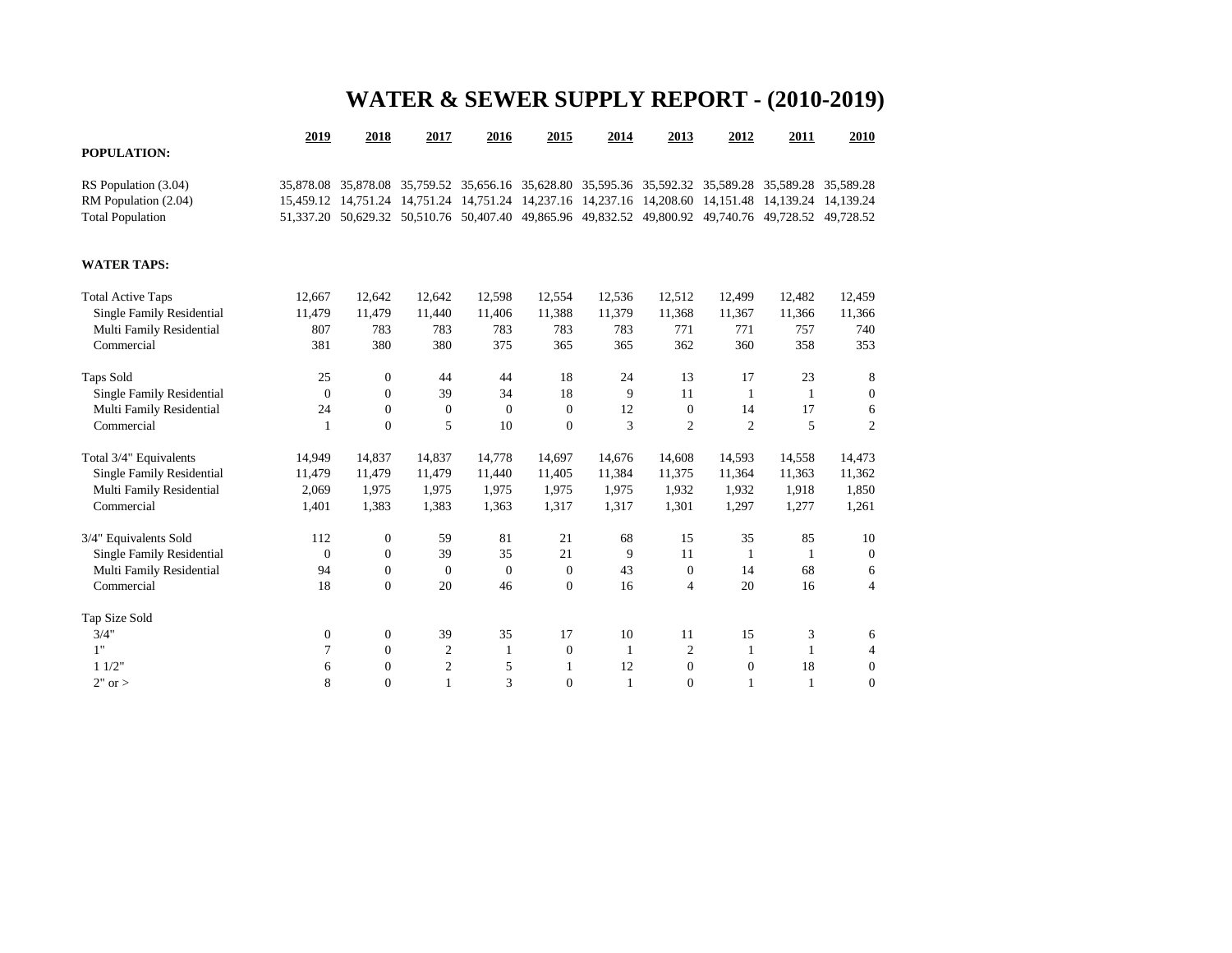# **WATER & SEWER SUPPLY REPORT - (2010-2019)**

|                                  | 2019         | 2018         | 2017         | 2016         | 2015         | 2014         | 2013         | 2012         | 2011         | 2010         |
|----------------------------------|--------------|--------------|--------------|--------------|--------------|--------------|--------------|--------------|--------------|--------------|
| <b>SEWER TAPS:</b>               |              |              |              |              |              |              |              |              |              |              |
| <b>Total Active Taps</b>         | 19,695.00    | 19,347.00    | 19,303.00    | 19,262.00    | 19,000.00    | 18,988.00    | 18,971.00    | 18,939.00    | 18,931.00    | 18,931.00    |
| Single Family Residential        | 11,802.00    | 11,802.00    | 11,763.00    | 11,729.00    | 11,720.00    | 11,709.00    | 11,708.00    | 11,707.00    | 11,707.00    | 11,707.00    |
| Multi Family Residential         | 7,578.00     | 7,231.00     | 7,231.00     | 7,231.00     | 6,979.00     | 6,979.00     | 6,965.00     | 6,937.00     | 6,931.00     | 6,931.00     |
| Commercial                       | 315.00       | 314.00       | 309.00       | 302.00       | 301.00       | 300.00       | 298.00       | 295.00       | 293.00       | 293.00       |
| <b>Taps Sold</b>                 | 348.00       | 44.00        | 41.00        | 262.00       | 12.00        | 17.00        | 32.00        | 8.00         | 0.00         | 43.00        |
| Single Family Residential        | 0.00         | 39.00        | 34.00        | 9.00         | 11.00        | 1.00         | 1.00         | 0.00         | 0.00         | 2.00         |
| Multi Family Residential         | 347.00       | 0.00         | 0.00         | 252.00       | 0.00         | 14.00        | 28.00        | 6.00         | 0.00         | 40.00        |
| Commercial                       | 1.00         | 5.00         | 7.00         | 1.00         | 1.00         | 2.00         | 3.00         | 2.00         | 0.00         | 1.00         |
| Total Single Family Equiv.       | 20,987.93    | 20,597.93    | 20,597.93    | 20,538.93    | 20,494.93    | 20,232.93    | 20,217.43    | 20,155.93    | 20,087.60    | 20,077.17    |
| <b>Single Family Residential</b> | 11,802.00    | 11,802.00    | 11,802.00    | 11,763.00    | 11,729.00    | 11,720.00    | 11,709.00    | 11,708.00    | 11,707.00    | 11,707.00    |
| Multi Family Residential         | 7,578.00     | 7,231.00     | 7,231.00     | 7,231.00     | 7,231.00     | 6,979.00     | 6,979.00     | 6,965.00     | 6,937.00     | 6,931.00     |
| Commercial                       | 1,607.93     | 1,564.93     | 1,564.93     | 1,544.93     | 1,534.93     | 1,533.93     | 1,529.43     | 1,482.93     | 1,443.60     | 1,439.17     |
| Single Family Equiv. Sold        | 390.00       | 0.00         | 59.00        | 44.00        | 262.00       | 15.50        | 61.50        | 68.33        | 10.43        | 0.00         |
| Single Family Residential        | 0.00         | 0.00         | 39.00        | 34.00        | 9.00         | 11.00        | 1.00         | 1.00         | $0.00\,$     | 0.00         |
| Multi Family Residential         | 347.00       | 0.00         | 0.00         | 0.00         | 252.00       | 0.00         | 14.00        | 28.00        | 6.00         | 0.00         |
| Commercial                       | 43.00        | 0.00         | 20.00        | 10.00        | 1.00         | 4.50         | 46.50        | 39.33        | 4.43         | 0.00         |
| <b>CONSUMPTION:</b>              |              |              |              |              |              |              |              |              |              |              |
| Total Water Delivered*           | 1,704,926.00 | 1,856,073.00 | 1,796,790.00 | 1,821,574.00 | 1,820,432.00 | 1,740,947.00 | 1,980,280.00 | 2,204,749.00 | 2,112,186.00 | 1,499,194.00 |
| Gal./3/4" Equivilant/Day         | 312.46       | 342.73       | 331.79       | 337.71       | 339.35       | 325.00       | 371.40       | 413.93       | 397.50       | 283.80       |
| Gal./Capita/Day                  | 90.99        | 100.44       | 97.46        | 99.01        | 100.02       | 95.71        | 108.94       | 121.44       | 116.37       | 82.60        |
| Gal./Account/Day                 | 368.76       | 402.24       | 389.39       | 396.14       | 397.28       | 380.48       | 433.62       | 483.27       | 463.61       | 329.67       |
| Single Family Res. - Delivered*  | 1,133,924.00 | 1,222,791.00 | 1,221,887.00 | 1,251,851.00 | 1,181,168.00 | 1,096,013.00 | 1,165,252.00 | 1,501,782.00 | 1,309,105.00 | 1,499,194.00 |
| Gal./3/4" Equivilant/Day         | 270.64       | 291.85       | 291.63       | 299.80       | 283.74       | 263.77       | 280.66       | 362.06       | 315.64       | 361.50       |
| Gal./Account/Day                 | 270.64       | 291.85       | 292.63       | 300.70       | 284.17       | 263.89       | 280.83       | 361.97       | 315.55       | 361.37       |
| Mulit-Family Res. - Delivered*   | 301,667.00   | 337,340.00   | 352,078.00   | 305,315.00   | 305,455.00   | 342,253.00   | 346,704.00   | 421,141.00   | 352,712.00   | 406,449.00   |
| Gal./3/4" Equivilant/Day         | 399.46       | 467.96       | 488.40       | 423.53       | 423.73       | 474.77       | 491.65       | 597.21       | 503.82       | 601.92       |
| Gal./Account/Day                 | 1,024.14     | 1,180.36     | 1,231.92     | 1,068.30     | 1,068.79     | 1,197.55     | 1,232.00     | 1,496.51     | 1,276.53     | 1,504.81     |
| Commercial - Delivered*          | 247,442.00   | 233,662.00   | 281,204.00   | 269,588.00   | 264,268.00   | 297,011.00   | 298,230.00   | 393,887.00   | 350,255.00   | 396,632.00   |
| Gal./3/4" Equivilant/Day         | 483.89       | 462.88       | 557.07       | 541.89       | 549.75       | 617.87       | 628.03       | 832.03       | 751.45       | 861.75       |
| Gal./Account/Day                 | 1,779.33     | 2,027.43     | 1,943.68     | 1,930.73     | 2,229.39     | 2,238.54     | 2,981.06     | 2,665.56     | 3,035.37     | #REF!        |

\*in thousands of gallons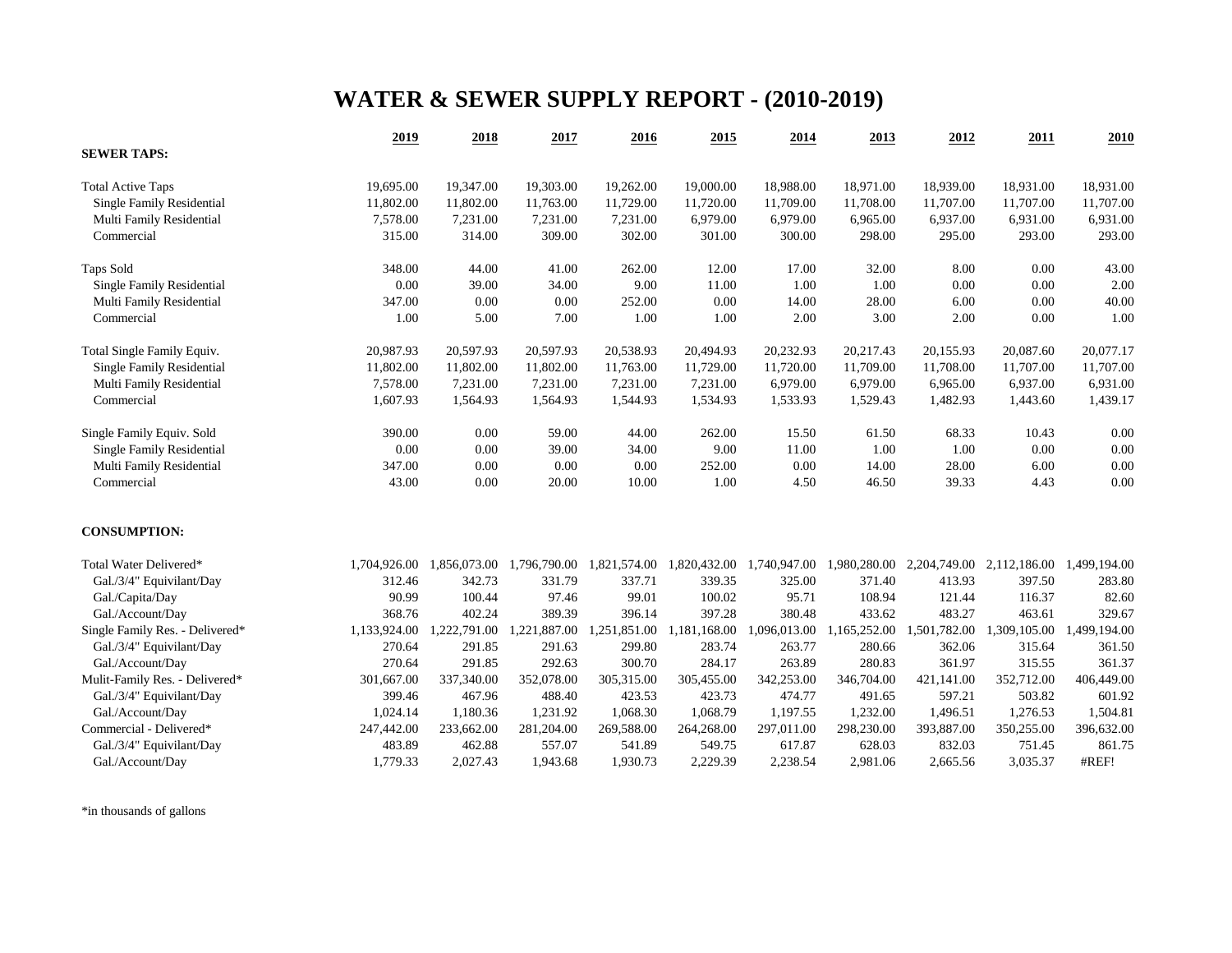# **WATER & SEWER SUPPLY REPORT - (2010-2019)**

|                            | 2019       | 2018       | 2017       | 2016      | 2015                  | 2014       | 2013       | 2012       | 2011       | 2010       |
|----------------------------|------------|------------|------------|-----------|-----------------------|------------|------------|------------|------------|------------|
| <b>FACILITY:</b>           |            |            |            |           |                       |            |            |            |            |            |
| Water                      |            |            |            |           |                       |            |            |            |            |            |
| Distribution Mains*        | 172.26     | 172.26     | 172.14     | 171.77    | 171.70                | 171.70     | 171.68     | 171.68     | 171.68     | 171.51     |
| Insatlled (new)**          | 0.00       | 618.00     | 1,948.00   | 349.00    | 0.00                  | 130.00     | 0.00       | 0.00       | 905.00     | 976.00     |
| Installed (replaced)**     | 1,611.00   | 3,208.00   | 149.00     | 0.00      | 1,120.00              | 0.00       | 0.00       | 1,425.00   | 1,045.00   | 1,491.00   |
| No. Water Main Breaks      | 19         | 6          | 10         | $\,8\,$   | 12                    | 14         | 12         | 7          | 12         | 12         |
| Valves Op. & Serv.         | 3,293      | 3,290      | 3,268      | 3,223     | 3,249                 | 3,195      | 3,095      | 3,192      | 3,187      | 3,167      |
| Distribution Main Flushing | 650        | 653        | 645        | 645       | 561                   | 550        | 144        | 521        | 514        | 516        |
| Hydrants Op. Serv.         | 1,557      | 1,545      | 1,384      | 1,528     | 1,528                 | 1,513      | 1,514      | 1,512      | 1,510      | 1,500      |
| Sewer                      |            |            |            |           |                       |            |            |            |            |            |
| <b>Collection Mains</b>    | 145.65     | 145.65     | 145.60     | 145.27    | 145.09                | 145.09     | 145.09     | 144.73     | 144.73     | 144.73     |
| Installed (new)**          | 0.00       | 297.00     | 1,702.00   | 989.00    | 0.00                  | 0.00       | 1,869.00   | 0.00       | 0.00       | 27.00      |
| Installed (replaced)**     | 0.00       | 547.00     | 0.00       | 0.00      | 0.00                  | 0.00       | $0.00\,$   | 495.00     | $0.00\,$   | 1,276.00   |
| Interceptor Mains*         | 17.59      | 178.51     | 181.53     | 17.59     | 17.71                 | 17.71      | 17.71      | 17.80      | 17.80      | 17.80      |
| No. Sewer Backups          | 0.00       | 0.00       | 1.00       | 0.00      | 1.00                  | 1.00       | 0.00       | 0.00       | 0.00       | 0.00       |
| Main Televised**           | 242,390.00 | 204,490.00 | 201,790.00 |           | 194,616.00 239,904.00 | 190,698.00 | 205,685.00 | 193,680.00 | 243,078.00 | 211,962.00 |
| Main Hyd. Cleaned**        | 217,167.00 | 203,934.00 | 239,263.00 | 60,438.00 | 61,857.00             | 62,030.00  | 66,405.00  | 65,374.00  | 67,466.00  | 62,621.00  |
| Main Root Cut**            | 15,784.00  | 10,156.00  | 8,345.00   | 12,922.00 | 14,259.00             | 13,338.00  | 12,955.00  | 13,660.00  | 20,975.00  | 17,073.00  |
| Main Root Treated**        | 1,287.00   | 883.00     | 1,287.00   | 2,170.00  | 0.00                  | 883.00     | 1,287.00   | 1,685.00   | 0.00       | 0.00       |
| <b>ADMINISTRATION:</b>     |            |            |            |           |                       |            |            |            |            |            |
| No. Full Time Equivalents  | 12.12      | 12.26      | 12.08      | 11.97     | 10.94                 | 11.34      | 10.73      | 10.66      | 10.79      | 11.02      |
| <b>Total Hours Worked</b>  | 25,208.16  | 25,495.00  | 25,136.00  | 24,891.00 | 22,745.00             | 23,590.00  | 22,324.00  | 22,170.00  | 22444      | 22913.15   |
| Total Hours Worked(PC)     | 9,839.48   | 10,808.00  | 9,935.00   | 9,156.00  | 8,569.00              | 9,213.00   | 9,021.00   | 9,404.00   | 9096       | 9287.62    |
| Administration             | 5942.92    | 6,306.00   | 5,347.00   | 4,746.00  | 4,115.00              | 5,189.00   | 4,704.00   | 4,874.00   | 4,786.00   | 4,742.68   |
| Maintenance                | 3896.56    | 4,502.00   | 4,588.00   | 4,410.00  | 4,454.00              | 4,024.00   | 4,317.00   | 4,530.00   | 4,310.00   | 4,544.94   |
| Total Hours Worked(SWM)    | 13,191.18  | 12,294.00  | 12,681.00  | 12,941.00 | 12,085.00             | 12,419.00  | 11,707.00  | 11,012.00  | 11,746.00  | 11,658.03  |
| Administration             | 5824.41    | 5,615.00   | 5,359.00   | 6,113.00  | 4,470.00              | 6,071.00   | 4,967.00   | 4,869.00   | 4,939.00   | 5,206.28   |
| Maintenance                | 7366.77    | 6,679.00   | 7,322.00   | 6,828.00  | 7,615.00              | 6,348.00   | 6,740.00   | 6,143.00   | 6,807.00   | 6,451.75   |
| Total Hours Worked(Others) | 2,177.50   | 2,393.00   | 2,520.00   | 2,794.00  | 2,091.00              | 1,958.00   | 1,596.00   | 1,754.00   | 1,602.00   | 1,967.50   |
| Administration             | 834.75     | 871.00     | 1,201.00   | 1,047.00  | 1,255.00              | 617.00     | 423.00     | 300.00     | 282.00     | 358.00     |
| Maintenance                | 1342.75    | 1,522.00   | 1,319.00   | 1,747.00  | 836.00                | 1,341.00   | 1,173.00   | 1,454.00   | 1,320.00   | 1,609.50   |

\* miles

\*\* feet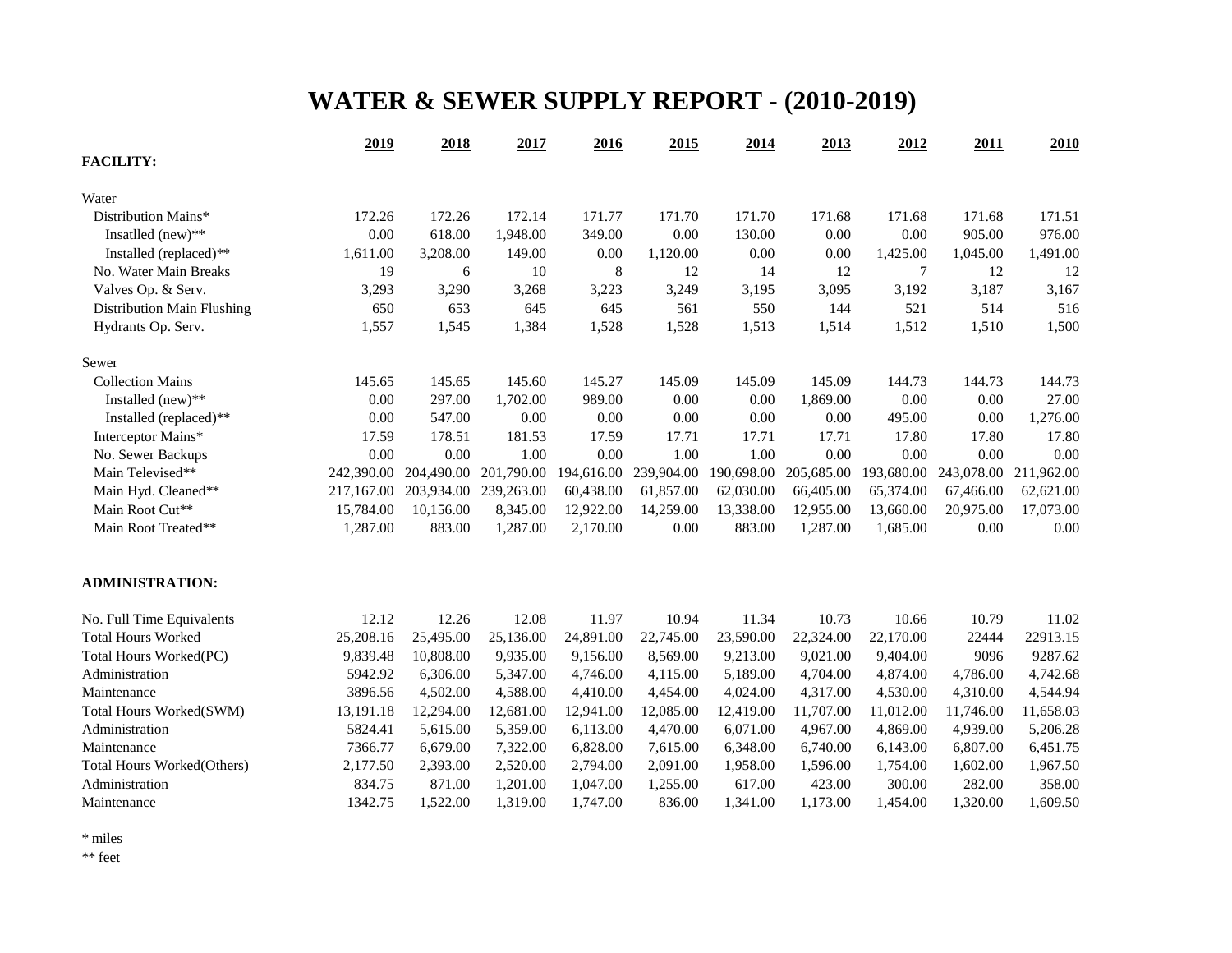# **SOUTHWEST METROPOLITAN W&S**

Water Pipe Installed By Year



**Feet**

**Year Installed**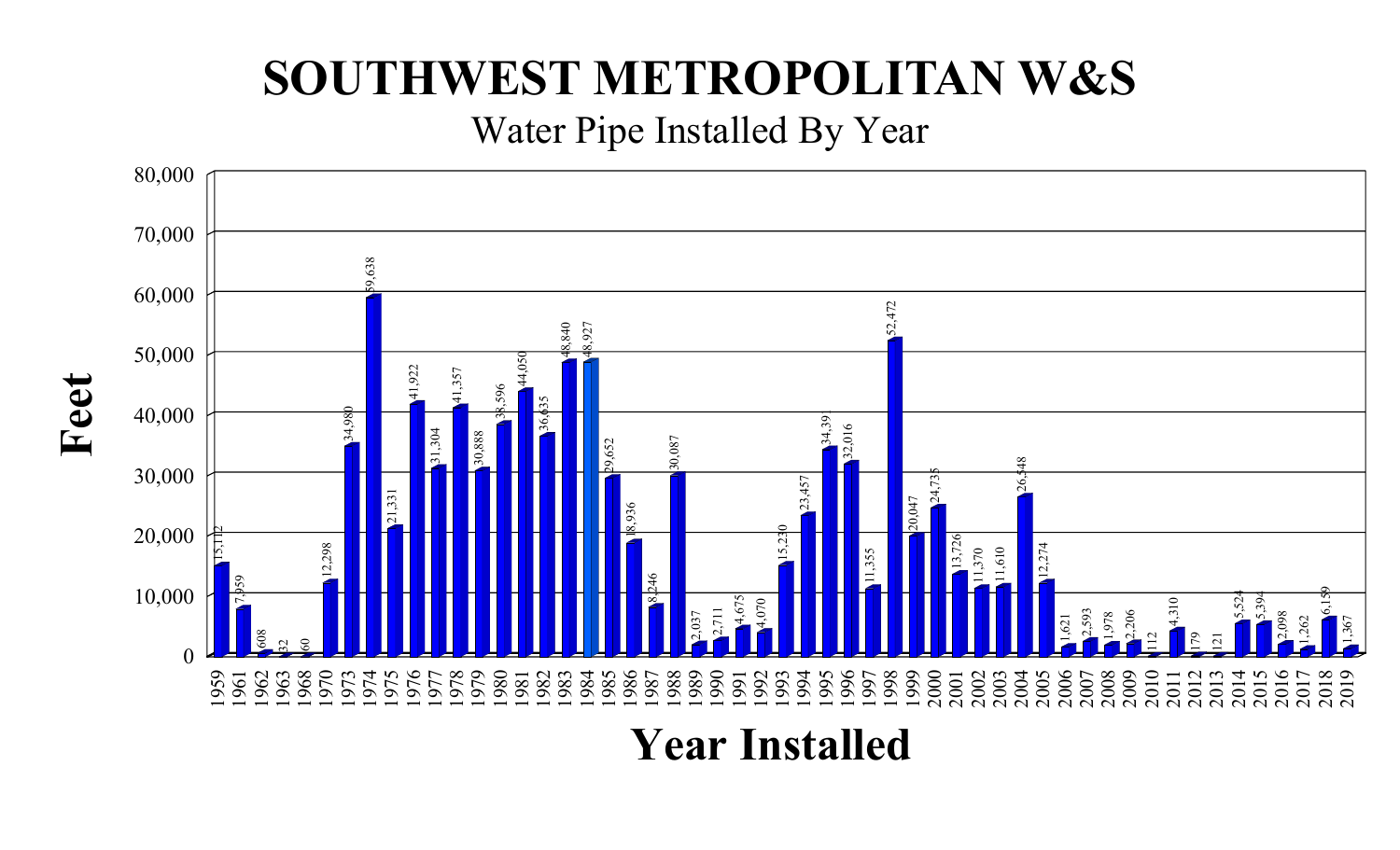# **Water Pipe Installed By Year**

|      |                            |                   | $\overline{4}$       |                               |                            |                   | $\epsilon$           |                               |                            |                | 8                    |                               | 10 <sub>1</sub>            | $12$                       |                         |                      |                               | 15 <sub>1</sub>      | 16                         |           |                      |                |            | 20                   | 24                   | <b>Total</b> |
|------|----------------------------|-------------------|----------------------|-------------------------------|----------------------------|-------------------|----------------------|-------------------------------|----------------------------|----------------|----------------------|-------------------------------|----------------------------|----------------------------|-------------------------|----------------------|-------------------------------|----------------------|----------------------------|-----------|----------------------|----------------|------------|----------------------|----------------------|--------------|
|      | ASBESTOS<br>CEMENT<br>PIPE | CAST IRON<br>PIPE | DUCTILE<br>IRON PIPE | POLYVINYL<br>CHLORIDE<br>PIPE | ASBESTOS<br>CEMENT<br>PIPE | CAST IRON<br>PIPE | DUCTILE<br>IRON PIPE | POLYVINYL<br>CHLORIDE<br>PIPE | ASBESTOS<br>CEMENT<br>PIPE | CAST IRON      | DUCTILE<br>IRON PIPE | POLYVINYL<br>CHLORIDE<br>PIPE | ASBESTOS<br>CEMENT<br>PIPE | ASBESTOS<br>CEMENT<br>PIPE | CAST IRON<br>PIPE       | DUCTILE<br>IRON PIPE | POLYVINYL<br>CHLORIDE<br>PIPE | DUCTILE<br>IRON PIPE | ASBESTOS<br>CEMENT<br>PIPE | CAST IRON | DUCTILE<br>IRON PIPE | STEEL PIPE     | STEEL PIPE | DUCTILE<br>IRON PIPE | DUCTILE<br>IRON PIPE |              |
| 1959 | $\circ$                    | $\circ$           | $\circ$              | $\circ$                       | $\circ$                    | $\circ$           | 41                   | $\circ$                       | 11,961                     | $\circ$        | $\circ$              | $\overline{0}$                | $\circ$                    | $\circ$                    | $\circ$                 | $\circ$              | $\circ$                       | $\circ$              | $\mathsf{O}$               | $\circ$   | $\circ$              | 50             | 3,060      | $\circ$              | $\circ$              | 15,112       |
| 1961 | $\circ$                    | $\overline{0}$    | $\circ$              | $\circ$                       | 1,328                      | $\circ$           | $\circ$              | $\circ$                       | $\circ$                    | $\mathsf{O}$   | $\mathsf{O}\xspace$  | $\circ$                       | 161                        | 2,608                      | $\circ$                 | $\mathsf{O}$         | $\circ$                       | $\circ$              | 3,862                      | $\circ$   | $\circ$              | $\circ$        | $\circ$    | $\circ$              | $\circ$              | 7,959        |
| 1962 | $\circ$                    | $\circ$           | $\circ$              | $\circ$                       | $\circ$                    | $\circ$           | $\circ$              | $\circ$                       | $\circ$                    | $\mathsf{O}$   | $\circ$              | $\circ$                       | $\circ$                    | 608                        | $\circ$                 | $\mathsf 0$          | $\circ$                       | $\circ$              | $\mathsf{O}$               | $\circ$   | $\circ$              | $\circ$        | $\circ$    | $\circ$              | $\circ$              | 608          |
| 1963 | $\circ$                    | $\circ$           | $\circ$              | $\circ$                       | $\circ$                    | $\circ$           | 32                   | $\circ$                       | $\circ$                    | $\mathbb O$    | $\circ$              | $\circ$                       | $\circ$                    | $\circ$                    | $\circ$                 | $\mathsf 0$          | $\circ$                       | $\circ$              | $\mathsf{O}$               | $\circ$   | $\circ$              | $\circ$        | $\circ$    | $\circ$              | $\circ$              | ${\bf 32}$   |
| 1968 | $\circ$                    | $\circ$           | $\circ$              | $\circ$                       | $\circ$                    | $\circ$           | 60                   | $\circ$                       | $\circ$                    | $\circ$        | $\mathsf{O}\xspace$  | $\circ$                       | $\circ$                    | $\circ$                    | $\overline{0}$          | $\mathsf{O}$         | $\circ$                       | $\Omega$             | $\mathsf{O}\xspace$        | $\circ$   | $\circ$              | $\circ$        | $\circ$    | $\mathsf{O}\xspace$  | $\circ$              | 60           |
| 1970 | $\circ$                    | $\circ$           | $\circ$              | $\circ$                       | $\circ$                    | $\circ$           | $\circ$              | $\circ$                       | $\circ$                    | $\mathsf{O}$   | $\circ$              | $\overline{0}$                | $\circ$                    | 4,329                      | 2,450                   | $\circ$              | $\circ$                       | $\circ$              | $\mathsf{O}$               | 5,519     | $\circ$              | $\circ$        | $\circ$    | $\circ$              | $\circ$              | 12,298       |
| 1973 | $\circ$                    | $\circ$           | $\circ$              | $\circ$                       | 8,230                      | $\circ$           | 1,137                | $\circ$                       | 20,180                     | $\circ$        | $\circ$              | $\overline{0}$                | $\circ$                    | 5,433                      | $\circ$                 | $\circ$              | $\circ$                       | $\circ$              | $\,$ O $\,$                | $\circ$   | $\circ$              | $\circ$        | $\circ$    | $\mathsf{O}$         | $\circ$              | 34,980       |
| 1974 | 421                        | 290               | $\circ$              | $\circ$                       | 27,781                     | 6                 | 905                  | $\circ$                       | 10,511                     | $\overline{4}$ | $\circ$              | $\circ$                       | $\circ$                    | 14,735                     | $\overline{0}$          | $\mathbf 0$          | $\circ$                       | $\Omega$             | $\circ$                    | 3,648     | $\circ$              | $\circ$        | $\circ$    | $\circ$              | 1,337                | 59,638       |
| 1975 | $\circ$                    | $\circ$           | $\circ$              | $\circ$                       | 5,954                      | $\circ$           | 202                  | $\circ$                       | 7,021                      | 401            | $\circ$              | $\overline{0}$                | $\circ$                    | 7,753                      | $\circ$                 | $\circ$              | $\circ$                       | $\circ$              | $\mathsf{O}$               | $\circ$   | $\circ$              | $\circ$        | $\circ$    | $\circ$              | $\circ$              | 21,331       |
| 1976 | 208                        | $\circ$           | $\overline{0}$       | $\circ$                       | 16,474                     | $\circ$           | 498                  | $\circ$                       | 10,975                     | $\circ$        | $\circ$              | $\overline{0}$                | $\circ$                    | 13,767                     | $\circ$                 | $\circ$              | $\circ$                       | $\circ$              | $\circ$                    | $\circ$   | $\circ$              | $\circ$        | $\circ$    | $\circ$              | $\overline{0}$       | 41,922       |
| 1977 | 747                        | $\circ$           | $\circ$              | $\circ$                       | 12,279                     | $\circ$           | 520                  | $\circ$                       | 11,588                     | $\circ$        | 129                  | $\circ$                       | $\overline{0}$             | 4,446                      | 300                     | 389                  | $\circ$                       | $\Omega$             | $\mathsf{O}\xspace$        | $\circ$   | 907                  | $\overline{0}$ | $\circ$    | $\circ$              | $\circ$              | 31,304       |
| 1978 | 304                        | $\circ$           | 978                  | $\circ$                       | 13,195                     | $\circ$           | 5,598                | 109                           | 4,257                      | $\circ$        | 5,062                | $\circ$                       | $\circ$                    | 6,849                      | $\overline{0}$          | 4,954                | $\circ$                       | $\Omega$             | $\circ$                    | $\circ$   | 50                   | $\circ$        | $\circ$    | $\circ$              | $\circ$              | 41,357       |
| 1979 | $\circ$                    | $\overline{0}$    | $\circ$              | $\circ$                       | 15,289                     | $\circ$           | 993                  | $\circ$                       | 8,131                      | $\circ$        | 287                  | $\circ$                       | $\circ$                    | 3,333                      | $\circ$                 | 22                   | $\circ$                       | $\circ$              | $\circ$                    | $\circ$   | 2,832                | $\overline{0}$ | $\circ$    | $\circ$              | $\overline{0}$       | 30,888       |
| 1980 | $\circ$                    | $\circ$           | $\circ$              | $\circ$                       | 12,200                     | $\circ$           | 698                  | $\circ$                       | 12,060                     | $\mathsf{O}$   | $\mathsf{O}\xspace$  | $\circ$                       | $\circ$                    | 9,918                      | $\circ$                 | 464                  | $\circ$                       | $\Omega$             | $\mathsf{O}\xspace$        | $\circ$   | 2,375                | $\overline{0}$ | $\circ$    | $\circ$              | 882                  | 38,596       |
| 1981 | 1,258                      | $\circ$           | $\circ$              | $\circ$                       | 9,960                      | $\circ$           | 2,144                | $\circ$                       | 10,750                     | $\circ$        | 291                  | $\overline{0}$                | $\circ$                    | 9,832                      | $\overline{0}$          | 3,257                | 442                           | $\circ$              | $\mathsf{O}$               | $\circ$   | 6,114                | $\circ$        | $\circ$    | $\circ$              | $\circ$              | 44,050       |
| 1982 | $\circ$                    | $\circ$           | $\circ$              | $\overline{0}$                | 14,427                     | $\circ$           | 1,130                | 88                            | 10,188                     | $\circ$        | 2,917                | 549                           | $\overline{0}$             | 6,981                      | $\circ$                 | 355                  | $\circ$                       | $\circ$              | $\mathsf{O}$               | $\circ$   | $\circ$              | $\overline{0}$ | $\circ$    | $\circ$              | $\circ$              | 36,635       |
| 1983 | $\circ$                    | $\circ$           | 13                   | $\circ$                       | 478                        | $\circ$           | 11,567               | 4,433                         | 1,453                      | $\overline{4}$ | 14,126               | 4,572                         | $\circ$                    | $\circ$                    | $\overline{\mathbf{0}}$ | 8,520                | 1,827                         | $\circ$              | $\mathsf{O}$               | $\circ$   | 1,847                | $\overline{0}$ | $\circ$    | $\circ$              | $\circ$              | 48,840       |
| 1984 | $\mathsf{O}$               | $\circ$           | $\circ$              | $\circ$                       | 2,645                      | $\circ$           | 2,179                | 4,887                         | 8,432                      | $\circ$        | 13,144               | 4,048                         | $\circ$                    | 465                        | $\overline{0}$          | 12,463               | $\circ$                       | $\circ$              | $\mathsf{O}\xspace$        | $\circ$   | 663                  | $\circ$        | $\Omega$   | $\mathsf{O}\xspace$  | $\circ$              | 48,927       |
| 1985 | $\circ$                    | $\circ$           | $\circ$              | $\overline{0}$                | 2,953                      | $\circ$           | 7,464                | $\circ$                       | 709                        | $\circ$        | 8,878                | $\circ$                       | $\circ$                    | 710                        | $\circ$                 | 8,939                | $\circ$                       | $\circ$              | $\circ$                    | $\circ$   | $\circ$              | $\circ$        | $\circ$    | $\circ$              | $\circ$              | 29,652       |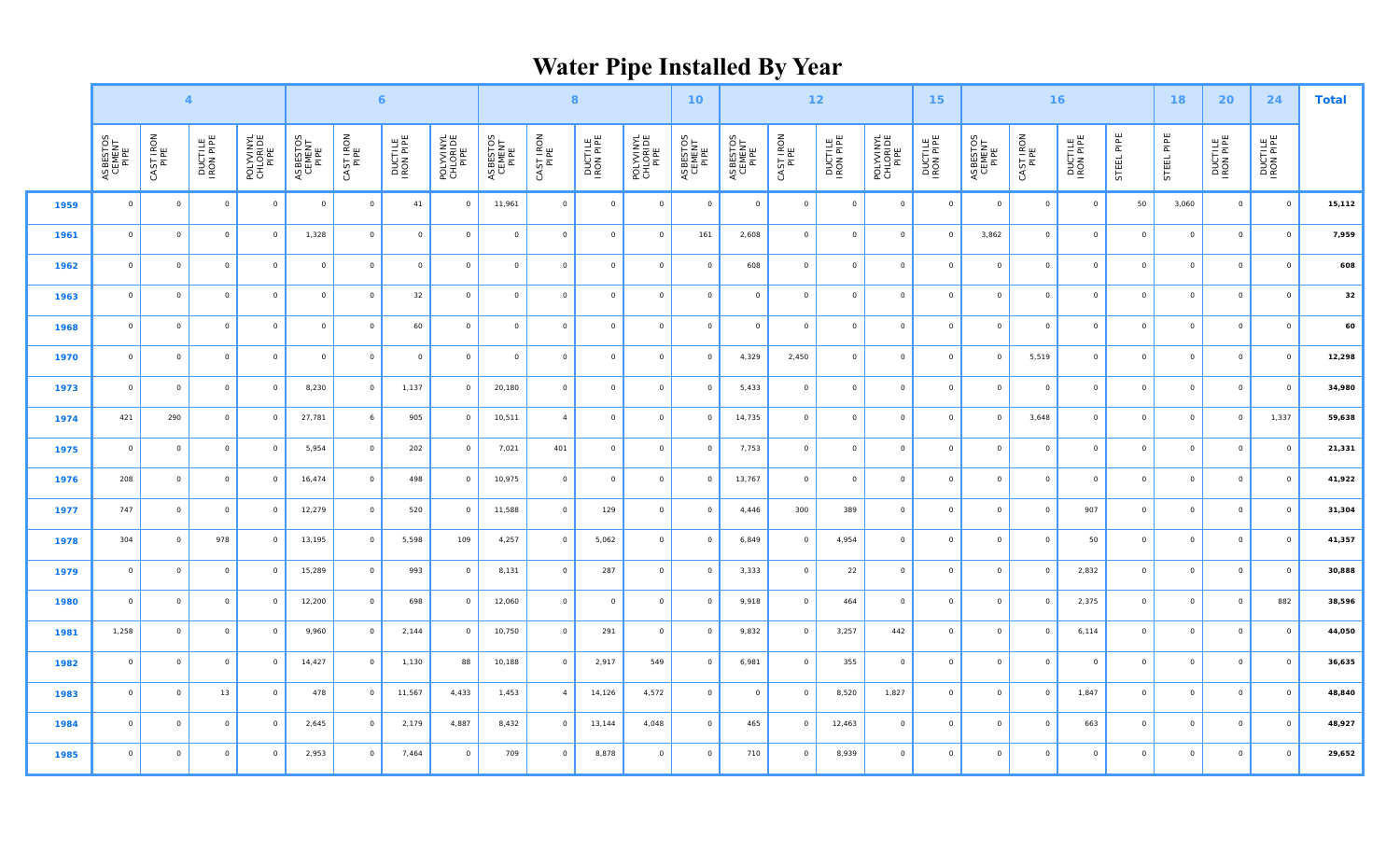|      |                            |                   | $\overline{\mathbf{4}}$ |                               |                            |                   | $\mathbf{6}$         | $\boldsymbol{8}$<br>$12$<br>10 <sub>1</sub><br>15 <sub>1</sub> |                            |                |                      |                               |                            | 16                         |                         | 18                   | 20                            | 24                   | <b>Total</b>               |                   |                      |                |            |                      |                      |        |
|------|----------------------------|-------------------|-------------------------|-------------------------------|----------------------------|-------------------|----------------------|----------------------------------------------------------------|----------------------------|----------------|----------------------|-------------------------------|----------------------------|----------------------------|-------------------------|----------------------|-------------------------------|----------------------|----------------------------|-------------------|----------------------|----------------|------------|----------------------|----------------------|--------|
|      | ASBESTOS<br>CEMENT<br>PIPE | CAST IRON<br>PIPE | DUCTILE<br>IRON PIPE    | POLYVINYL<br>CHLORIDE<br>PIPE | ASBESTOS<br>CEMENT<br>PIPE | CAST IRON<br>PIPE | DUCTILE<br>IRON PIPE | POLYVINYL<br>CHLORIDE<br>PIPE                                  | ASBESTOS<br>CEMENT<br>PIPE | CAST IRON      | DUCTILE<br>IRON PIPE | POLYVINYL<br>CHLORIDE<br>PIPE | ASBESTOS<br>CEMENT<br>PIPE | ASBESTOS<br>CEMENT<br>PIPE | CAST IRON<br>PIPE       | DUCTILE<br>IRON PIPE | POLYVINYL<br>CHLORIDE<br>PIPE | DUCTILE<br>IRON PIPE | ASBESTOS<br>CEMENT<br>PIPE | CAST IRON<br>PIPE | DUCTILE<br>IRON PIPE | STEEL PIPE     | STEEL PIPE | DUCTILE<br>IRON PIPE | DUCTILE<br>IRON PIPE |        |
| 1986 | $\circ$                    | $\circ$           | $\circ$                 | $\circ$                       | $\overline{0}$             | $\circ$           | 4,469                | $\circ$                                                        | $\mathsf{O}\xspace$        | $\overline{0}$ | 8,814                | 1,318                         | $\overline{0}$             | $\circ$                    | $\circ$                 | 4,335                | $\circ$                       | $\circ$              | $\circ$                    | $\circ$           | $\overline{0}$       | $\circ$        | $\circ$    | $\circ$              | $\overline{0}$       | 18,936 |
| 1987 | $\circ$                    | $\circ$           | $\circ$                 | $\circ$                       | $\circ$                    | $\circ$           | 1,711                | 718                                                            | $\circ$                    | $\circ$        | 3,119                | 1,575                         | $\circ$                    | $\circ$                    | $\overline{\mathbf{0}}$ | 597                  | $\circ$                       | $\circ$              | $\mathsf{O}$               | $\circ$           | 526                  | $\circ$        | $\circ$    | $\mathsf{O}$         | $\,$ O               | 8,246  |
| 1988 | $\circ$                    | $\circ$           | $\circ$                 | $\circ$                       | $\circ$                    | $\circ$           | 5,392                | 594                                                            | $\circ$                    | $\circ$        | 7,148                | 3,571                         | $\circ$                    | $\circ$                    | $\circ$                 | 4,818                | 853                           | $\circ$              | $\circ$                    | $\circ$           | $\circ$              | $\circ$        | $\circ$    | 7,709                | $\overline{0}$       | 30,087 |
| 1989 | $\circ$                    | $\circ$           | $\circ$                 | $\circ$                       | $\circ$                    | $\circ$           | 64                   | $\circ$                                                        | 158                        | $\circ$        | 1,507                | $\overline{0}$                | $\circ$                    | $\circ$                    | $\circ$                 | 308                  | $\circ$                       | $\circ$              | $\mathsf{O}$               | $\circ$           | $\circ$              | $\overline{0}$ | $\circ$    | $\circ$              | $\overline{0}$       | 2,037  |
| 1990 | $\circ$                    | $\circ$           | $\circ$                 | $\circ$                       | $\overline{0}$             | $\circ$           | 703                  | $\circ$                                                        | $\mathsf{O}\xspace$        | $\circ$        | 1,955                | $\circ$                       | $\circ$                    | $\circ$                    | $\overline{0}$          | 53                   | $\circ$                       | $\circ$              | $\mathsf{O}$               | $\circ$           | $\circ$              | $\circ$        | $\circ$    | $\mathsf{O}$         | $\overline{0}$       | 2,711  |
| 1991 | $\circ$                    | $\circ$           | $\circ$                 | $\circ$                       | $\circ$                    | $\circ$           | 162                  | $\circ$                                                        | $\circ$                    | $\circ$        | 4,513                | $\circ$                       | $\circ$                    | $\circ$                    | $\circ$                 | $\circ$              | $\circ$                       | $\circ$              | $\circ$                    | $\circ$           | $\circ$              | $\circ$        | $\circ$    | $\circ$              | $\overline{0}$       | 4,675  |
| 1992 | $\circ$                    | $\circ$           | $\circ$                 | $\circ$                       | $\overline{0}$             | $\circ$           | 1,329                | 505                                                            | $\mathsf{O}\xspace$        | $\circ$        | 550                  | 548                           | $\circ$                    | $\circ$                    | $\circ$                 | 1,139                | $\circ$                       | $\circ$              | $\mathsf{O}$               | $\circ$           | $\circ$              | $\circ$        | $\circ$    | $\mathsf{O}$         | $\overline{0}$       | 4,070  |
| 1993 | $\circ$                    | $\circ$           | $\circ$                 | $\circ$                       | $\circ$                    | $\circ$           | 1,843                | 729                                                            | $\circ$                    | $\overline{0}$ | 6,489                | 5,379                         | $\circ$                    | $\circ$                    | $\circ$                 | 591                  | 198                           | $\circ$              | $\circ$                    | $\circ$           | $\circ$              | $\circ$        | $\circ$    | $\circ$              | $\overline{0}$       | 15,230 |
| 1994 | $\circ$                    | $\circ$           | $\circ$                 | $\circ$                       | $\circ$                    | $\circ$           | 1,523                | 2,076                                                          | $\circ$                    | $\circ$        | 3,565                | 14,989                        | $\circ$                    | $\circ$                    | $\circ$                 | 282                  | 159                           | $\circ$              | $\circ$                    | $\circ$           | 864                  | $\circ$        | $\circ$    | $\circ$              | $\overline{0}$       | 23,457 |
| 1995 | $\circ$                    | $\circ$           | $\circ$                 | $\circ$                       | $\circ$                    | $\circ$           | 3,239                | 1,725                                                          | $\mathsf{O}\xspace$        | $\circ$        | 5,209                | 10,315                        | $\circ$                    | $\circ$                    | $\circ$                 | $\circ$              | 6,860                         | $\circ$              | $\mathsf{O}$               | $\circ$           | 7,044                | $\overline{0}$ | $\circ$    | $\circ$              | $\overline{0}$       | 34,391 |
| 1996 | $\circ$                    | $\circ$           | $\circ$                 | $\circ$                       | $\circ$                    | $\circ$           | 951                  | 1,775                                                          | $\circ$                    | $\overline{0}$ | 2,633                | 12,265                        | $\circ$                    | $\circ$                    | $\circ$                 | 1,971                | 9,037                         | $\Omega$             | $\circ$                    | $\circ$           | 3,146                | $\circ$        | $\circ$    | 238                  | $\overline{0}$       | 32,016 |
| 1997 | $\circ$                    | $\circ$           | $\circ$                 | $\circ$                       | $\circ$                    | $\circ$           | 315                  | 1,797                                                          | $\circ$                    | $\circ$        | $\circ$              | 7,258                         | $\circ$                    | $\circ$                    | $\circ$                 | 31                   | 958                           | $\circ$              | $\circ$                    | $\circ$           | 996                  | $\circ$        | $\circ$    | $\circ$              | $\circ$              | 11,355 |
| 1998 | $\circ$                    | $\circ$           | $\circ$                 | 250                           | $\circ$                    | $\,$ O            | 2,122                | 5,503                                                          | $\mathsf{O}\xspace$        | $\overline{0}$ | 4,780                | 19,243                        | $\circ$                    | $\mathsf{O}\xspace$        | $\circ$                 | 13,067               | 3,523                         | $\circ$              | $\mathsf{O}\xspace$        | $\circ$           | 3,983                | $\circ$        | $\circ$    | $\mathsf{O}$         | $\,$ O               | 52,472 |
| 1999 | $\circ$                    | $\circ$           | 161                     | $\circ$                       | $\circ$                    | $\circ$           | 2,737                | 638                                                            | $\circ$                    | $\circ$        | 2,714                | 9,176                         | $\circ$                    | $\circ$                    | $\circ$                 | 371                  | 2,479                         | $\circ$              | $\circ$                    | $\circ$           | 1,771                | $\circ$        | $\circ$    | $\circ$              | $\circ$              | 20,047 |
| 2000 | $\circ$                    | $\circ$           | $\circ$                 | $\circ$                       | $\circ$                    | $\circ$           | 2,284                | 197                                                            | $\circ$                    | $\circ$        | 2,589                | 6,576                         | $\overline{0}$             | $\circ$                    | $\circ$                 | 554                  | 11,986                        | $\circ$              | $\circ$                    | $\circ$           | 549                  | $\overline{0}$ | $\circ$    | $\circ$              | $\circ$              | 24,735 |
| 2001 | $\circ$                    | $\circ$           | $\circ$                 | 459                           | $\circ$                    | $\circ$           | 678                  | 2,840                                                          | $\circ$                    | $\circ$        | 996                  | 4,150                         | $\circ$                    | $\circ$                    | $\overline{\mathbf{0}}$ | 1,100                | 3,504                         | $\circ$              | $\circ$                    | $\circ$           | $\circ$              | $\overline{0}$ | $\circ$    | $\circ$              | $\overline{0}$       | 13,726 |
| 2002 | $\circ$                    | $\circ$           | $\circ$                 | $\circ$                       | $\circ$                    | $\circ$           | 736                  | 1,134                                                          | $\mathsf{O}\xspace$        | $\circ$        | $\Omega$             | 7,244                         | $\circ$                    | $\circ$                    | $\circ$                 | $\circ$              | 2,256                         | $\circ$              | $\mathsf{O}$               | $\circ$           | $\circ$              | $\overline{0}$ | $\circ$    | $\circ$              | $\overline{0}$       | 11,370 |
| 2003 | $\circ$                    | $\circ$           | $\circ$                 | 191                           | $\circ$                    | $\circ$           | 811                  | 1,617                                                          | $\circ$                    | $\circ$        | $\circ$              | 7,281                         | $\overline{0}$             | $\circ$                    | $\circ$                 | $\circ$              | 1,710                         | $\circ$              | $\circ$                    | $\circ$           | $\circ$              | $\overline{0}$ | $\circ$    | $\circ$              | $\overline{0}$       | 11,610 |
| 2004 | $\circ$                    | $\circ$           | $\circ$                 | 939                           | $\circ$                    | $\circ$           | 1,200                | 2,765                                                          | $\circ$                    | $\circ$        | $\circ$              | 16,429                        | $\circ$                    | $\circ$                    | $\overline{0}$          | 2,540                | 2,675                         | $\circ$              | $\mathsf{O}$               | $\circ$           | $\circ$              | $\circ$        | $\circ$    | $\mathsf{O}$         | $\overline{0}$       | 26,548 |
| 2005 | $\circ$                    | $\circ$           | 33                      | 100                           | $\circ$                    | $\circ$           | 366                  | 2,034                                                          | $\circ$                    | $\,$ 0 $\,$    | $\circ$              | 7,238                         | $\circ$                    | $\circ$                    | $\circ$                 | $\circ$              | 2,502                         | $\circ$              | $\circ$                    | $\circ$           | $\circ$              | $\circ$        | $\circ$    | $\circ$              | $\overline{0}$       | 12,274 |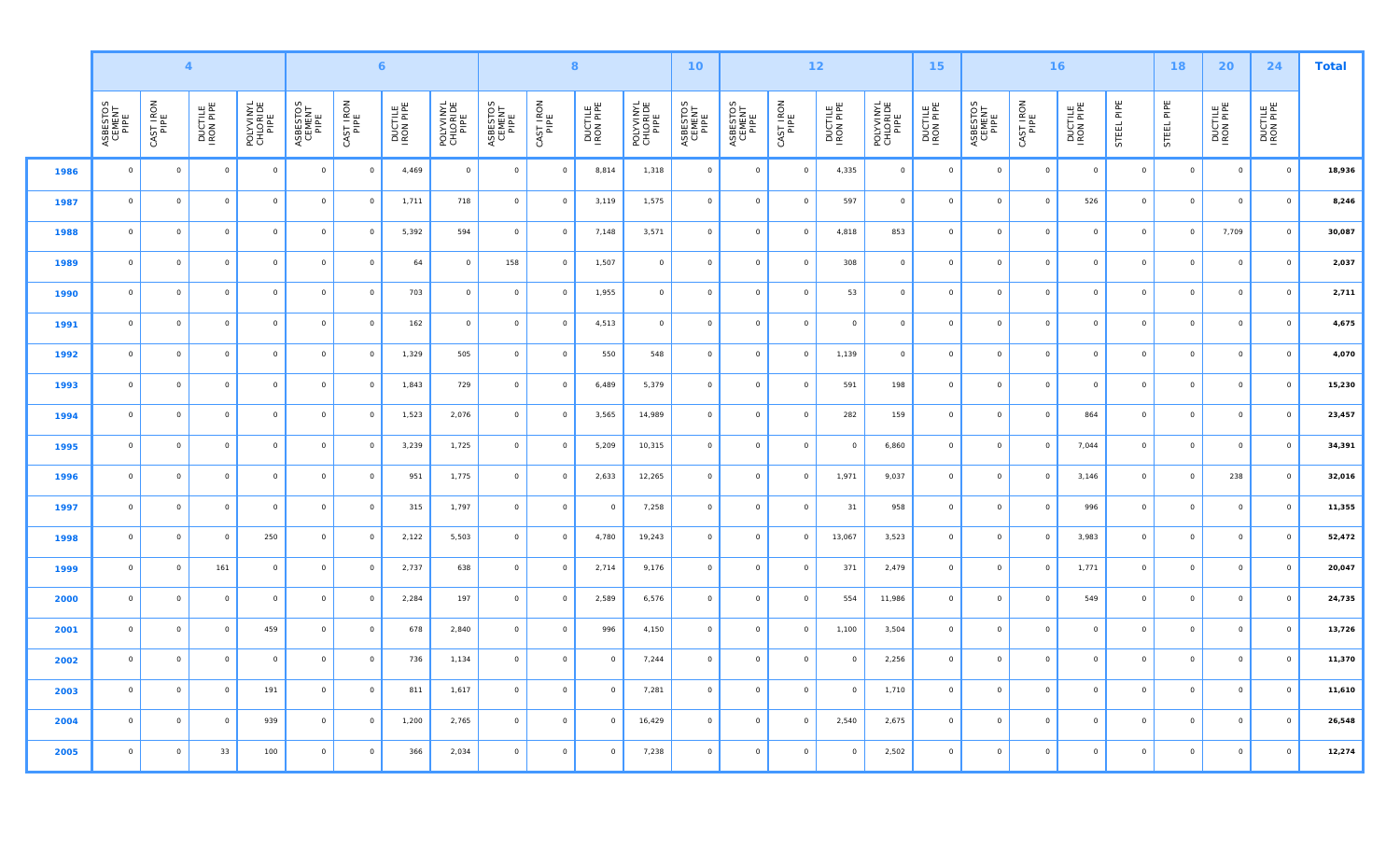|              |                            |                   | $\overline{4}$       |                               |                            |                   | $\epsilon$           |                               |                            |           | 8                    |                               | 10 <sup>°</sup>            |                            |                   | $12$                 |                               | 15                   |                            |                   | 16                   |                | 18         | 20                   | 24                   | <b>Total</b> |
|--------------|----------------------------|-------------------|----------------------|-------------------------------|----------------------------|-------------------|----------------------|-------------------------------|----------------------------|-----------|----------------------|-------------------------------|----------------------------|----------------------------|-------------------|----------------------|-------------------------------|----------------------|----------------------------|-------------------|----------------------|----------------|------------|----------------------|----------------------|--------------|
|              | ASBESTOS<br>CEMENT<br>PIPE | CAST IRON<br>PIPE | DUCTILE<br>IRON PIPE | POLYVINYL<br>CHLORIDE<br>PIPE | ASBESTOS<br>CEMENT<br>PIPE | CAST IRON<br>PIPE | DUCTILE<br>IRON PIPE | POLYVINYL<br>CHLORIDE<br>PIPE | ASBESTOS<br>CEMENT<br>PIPE | CAST IRON | DUCTILE<br>IRON PIPE | POLYVINYL<br>CHLORIDE<br>PIPE | ASBESTOS<br>CEMENT<br>PIPE | ASBESTOS<br>CEMENT<br>PIPE | CAST IRON<br>PIPE | DUCTILE<br>IRON PIPE | POLYVINYL<br>CHLORIDE<br>PIPE | DUCTILE<br>IRON PIPE | ASBESTOS<br>CEMENT<br>PIPE | CAST IRON<br>PIPE | DUCTILE<br>IRON PIPE | STEEL PIPE     | STEEL PIPE | DUCTILE<br>IRON PIPE | DUCTILE<br>IRON PIPE |              |
| 2006         | $\circ$                    | $\circ$           | $\Omega$             | 244                           | $\circ$                    | $\circ$           | 92                   | 492                           | $\circ$                    | $\circ$   | $\circ$              | 794                           | $\circ$                    | $\circ$                    | $\circ$           | $\circ$              | $\circ$                       | $\circ$              | $\circ$                    | $\circ$           | $\circ$              | $\overline{0}$ | $\circ$    | $\circ$              | $\circ$              | 1,621        |
| 2007         | $\circ$                    | $\circ$           | $\circ$              | $\circ$                       | $\circ$                    | $\circ$           | 215                  | 573                           | $\circ$                    | $\circ$   | $\circ$              | 1,805                         | $\circ$                    | $\circ$                    | $\circ$           | $\circ$              | $\circ$                       | $\circ$              | $\circ$                    | $\circ$           | $\circ$              | $\circ$        | $\circ$    | $\circ$              | $\circ$              | 2,593        |
| 2008         | $\Omega$                   | $\circ$           | $\Omega$             | $\circ$                       | $\overline{2}$             | $\circ$           | 114                  | 1,527                         | $\circ$                    | $\Omega$  | $\Omega$             | 336                           | $\circ$                    | $\circ$                    | $\circ$           | $\circ$              | $\circ$                       | $\Omega$             | $\circ$                    | $\Omega$          | $\circ$              | $\circ$        | $\circ$    | $\circ$              | $\Omega$             | 1,978        |
| 2009         | $\Omega$                   | $\circ$           | $\circ$              | $\circ$                       | $\circ$                    | $\circ$           | 32                   | 2,174                         | $\circ$                    | $\circ$   | $\circ$              | $\circ$                       | $\circ$                    | $\circ$                    | $\circ$           | $\circ$              | $\circ$                       | $\Omega$             | $\circ$                    | $\circ$           | $\circ$              | $\overline{0}$ | $\circ$    | $\circ$              | $\circ$              | 2,206        |
| 2010         | $\Omega$                   | $\circ$           | $\Omega$             | $\circ$                       | $\circ$                    | $\circ$           | 28                   | $\Omega$                      | $\circ$                    | $\Omega$  | $\Omega$             | 85                            | $\Omega$                   | $\circ$                    | $\circ$           | $\circ$              | $\circ$                       | $\Omega$             | $\circ$                    | $\Omega$          | $\circ$              | $\circ$        | $\circ$    | $\circ$              | $\Omega$             | 112          |
| 2011         | $\Omega$                   | $\circ$           | $\Omega$             | $\circ$                       | $\circ$                    | $\circ$           | 338                  | $\Omega$                      | $\circ$                    | $\Omega$  | $\Omega$             | 3,447                         | $\circ$                    | $\circ$                    | $\circ$           | $\circ$              | 415                           | $\Omega$             | $\circ$                    | $\Omega$          | 110                  | $\circ$        | $\circ$    | $\circ$              | $\Omega$             | 4,310        |
| 2012         | $\Omega$                   | $\circ$           | $\Omega$             | $\circ$                       | $\circ$                    | $\circ$           | $\circ$              | $\Omega$                      | $\circ$                    | $\Omega$  | 179                  | $\circ$                       | $\circ$                    | $\circ$                    | $\circ$           | $\circ$              | $\circ$                       | $\Omega$             | $\circ$                    | $\circ$           | $\circ$              | $\circ$        | $\circ$    | $\circ$              | $\Omega$             | 179          |
| 2013         | $\Omega$                   | $\circ$           | $\overline{4}$       | $\circ$                       | $\circ$                    | $\circ$           | 70                   | $\circ$                       | $\circ$                    | $\circ$   | $\overline{4}$       | $\circ$                       | $\circ$                    | $\circ$                    | $\circ$           | $30\,$               | $\circ$                       | $\Omega$             | $\circ$                    | $\Omega$          | 13                   | $\circ$        | $\circ$    | $\circ$              | $\Omega$             | 121          |
| 2014         | $\Omega$                   | $\circ$           | $\Omega$             | 432                           | $\circ$                    | $\circ$           | 228                  | 29                            | $\circ$                    | $\Omega$  | 23                   | 3,791                         | $\circ$                    | $\circ$                    | $\overline{0}$    | 994                  | $\circ$                       | $\Omega$             | $\circ$                    | $\Omega$          | 27                   | $\circ$        | $\circ$    | $\circ$              | $\Omega$             | 5,524        |
| 2015         | $\Omega$                   | $\circ$           | $\Omega$             | 281                           | $\circ$                    | $\circ$           | 296                  | 1,075                         | $\circ$                    | $\circ$   | $\Omega$             | 3,436                         | $\circ$                    | $\circ$                    | $\circ$           | $\circ$              | 306                           | $\Omega$             | $\circ$                    | $\Omega$          | $\circ$              | $\circ$        | $\circ$    | $\circ$              | $\Omega$             | 5,394        |
| 2016         | $\Omega$                   | $\circ$           | $\circ$              | 71                            | $\circ$                    | $\circ$           | 331                  | $\circ$                       | $\circ$                    | $\circ$   | $\Omega$             | 1,697                         | $\circ$                    | $\circ$                    | $\circ$           | $\circ$              | $\circ$                       | $\Omega$             | $\circ$                    | $\circ$           | $\circ$              | $\circ$        | $\circ$    | $\circ$              | $\Omega$             | 2,098        |
| 2017         | $\Omega$                   | $\circ$           | $\Omega$             | $\circ$                       | $\circ$                    | $\circ$           | 315                  | $\circ$                       | $\circ$                    | $\Omega$  | $\Omega$             | 455                           | $\circ$                    | 80                         | $\Omega$          | $\circ$              | 393                           | 10                   | $\circ$                    | $\Omega$          | $\Omega$             | $\overline{0}$ | 9          | $\circ$              | $\Omega$             | 1,262        |
| 2018         | $\Omega$                   | $\circ$           | $\circ$              | $\circ$                       | $\circ$                    | $\circ$           | 293                  | 40                            | $\circ$                    | $\circ$   | $\Omega$             | 2,655                         | $\circ$                    | $\circ$                    | $\circ$           | $\circ$              | 3,172                         | $\Omega$             | $\circ$                    | $\circ$           | $\circ$              | $\circ$        | $\circ$    | $\circ$              | $\Omega$             | 6,159        |
| 2019         | $\Omega$                   | $\circ$           | $\circ$              | 264                           | $\circ$                    | $\circ$           | 74                   | 41                            | $\circ$                    | $\circ$   | $\Omega$             | 240                           | $\circ$                    | $\circ$                    | $\circ$           | $\circ$              | 749                           | $\Omega$             | $\circ$                    | $\Omega$          | $\circ$              | $\overline{0}$ | $\circ$    | $\circ$              | $\Omega$             | 1,367        |
| <b>Total</b> | 2,938                      | 290               | 1,189                | 3,230                         | 143,195                    | 6                 | 70,229               | 42,115                        | 128,373                    | 409       | 101,622              | 162,465                       | 161                        | 91,848                     | 2,750             | 72,145               | 56,002                        | 10                   | 3,862                      | 9,167             | 33,817               | 50             | 3,069      | 7,947                | 2,219                | 939,108      |

2/26/2020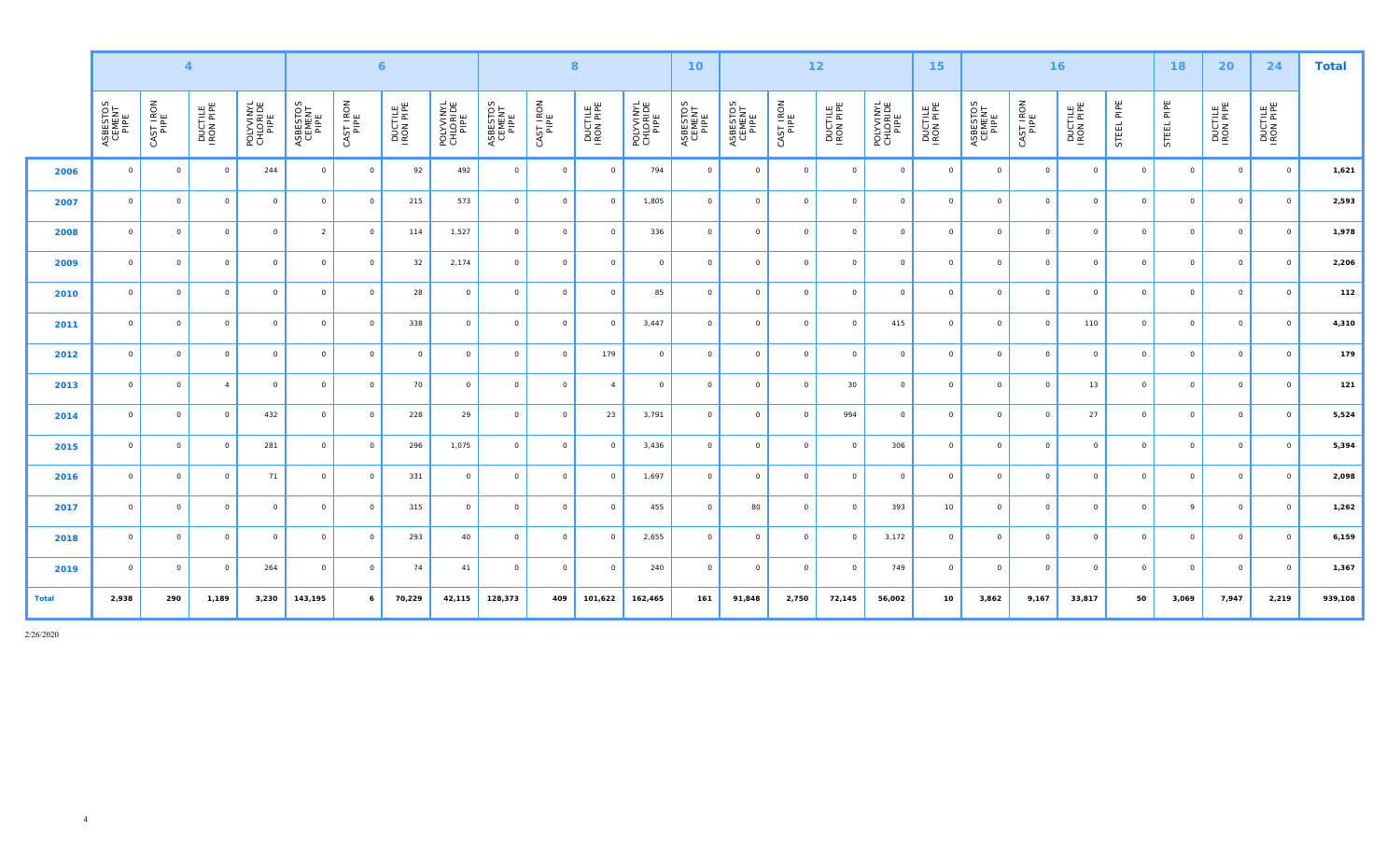# Sewer Pipe Installed By Year **SOUTHWEST METROPOLITAN W&S**



**Year Installed**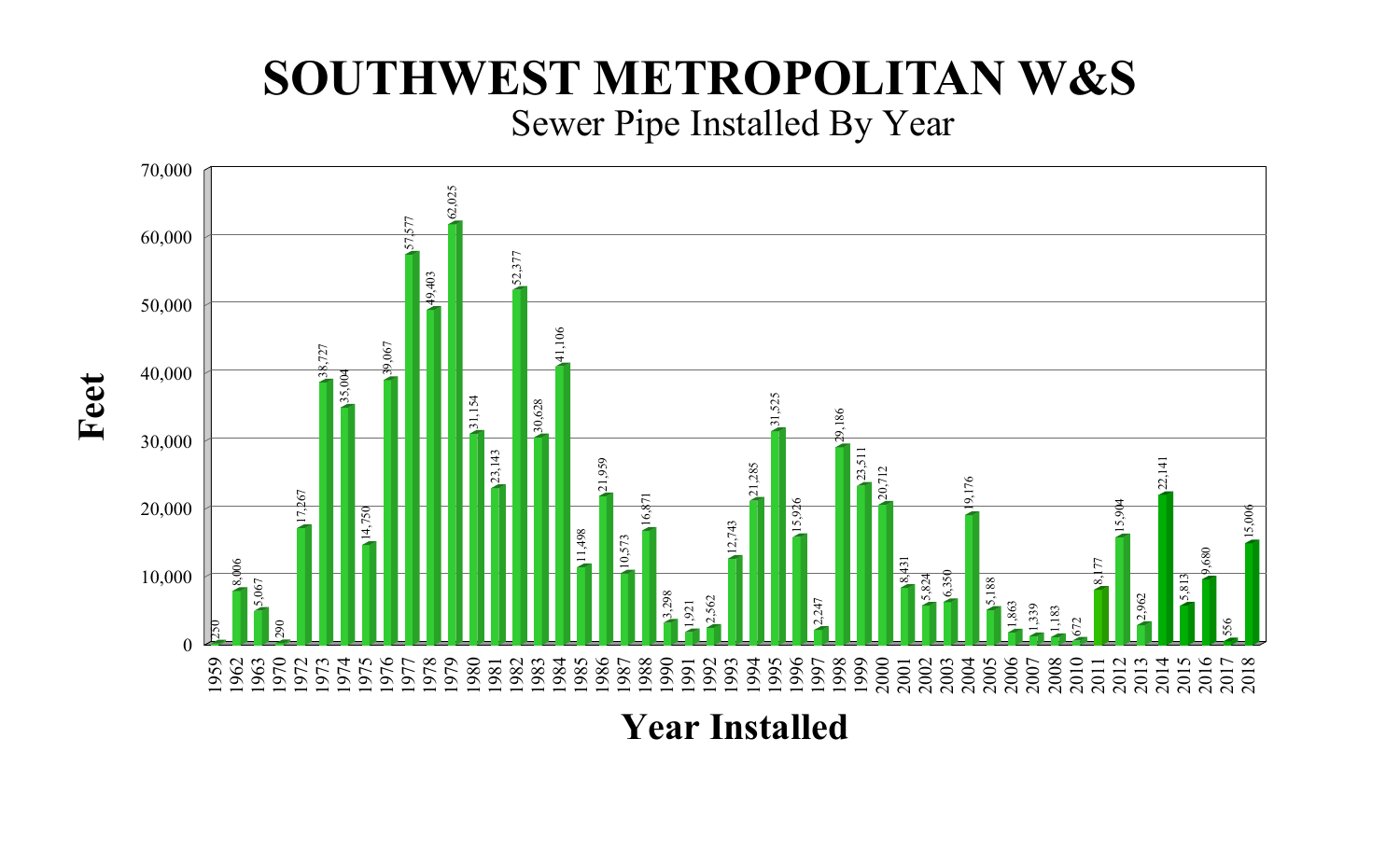# **Sewer Pipe Installed By Year**

|      |                       |                                        |                                       |                        |                       |                        |                                        | 10 <sub>1</sub>       |                        |                                        |                                       |                        |              |                        |                                       |                        |                       |                        |                        | 18                    |                        |                        | 21           |                        | 24                    | 27                      | 33                     |                         |                        |
|------|-----------------------|----------------------------------------|---------------------------------------|------------------------|-----------------------|------------------------|----------------------------------------|-----------------------|------------------------|----------------------------------------|---------------------------------------|------------------------|--------------|------------------------|---------------------------------------|------------------------|-----------------------|------------------------|------------------------|-----------------------|------------------------|------------------------|--------------|------------------------|-----------------------|-------------------------|------------------------|-------------------------|------------------------|
|      | Polyvinyl<br>Chloride | C-900<br>POLYVINYL<br>CHLORIDE<br>PIPE | Concrete Pipe<br>(non-reinforc<br>(ed | CURED IN<br>PLACE PIPE | Polyvinyl<br>Chloride | Vitrified Clay<br>Pipe | C-900<br>POLYVINYL<br>CHLORIDE<br>PIPE | Polyvinyl<br>Chloride | Vitrified Clay<br>Pipe | C-900<br>POLYVINYL<br>CHLORIDE<br>PIPE | Concrete Pipe<br>(non-reinforc<br>(ed | CURED IN<br>PLACE PIPE | Polyvinyl    | Vitrified Clay<br>Pipe | Concrete Pipe<br>(non-reinforc<br>(ed | CURED IN<br>PLACE PIPE | Polyvinyl<br>Chloride | Vitrified Clay<br>Pipe | CURED IN<br>PLACE PIPE | Polyvinyl<br>Chloride | Vitrified Clay<br>Pipe | CURED IN<br>PLACE PIPE | Polyvinyl    | Vitrified Clay<br>Pipe | Polyvinyl<br>Chloride | CURED IN<br>PLACE PIPE  | CURED IN<br>PLACE PIPE | CURED IN<br>PLACE PIPE  | CURED IN<br>PLACE PIPE |
| 1959 | $\mathbf{o}$          | $\circ$                                | 250                                   | $\circ$                | $\circ$               | $\mathbf{o}$           | $\circ$                                | $\circ$               | $\circ$                | $\circ$                                | $\overline{\mathbf{O}}$               | $\circ$                | $\circ$      | $\circ$                | $\circ$                               | $\mathbf{o}$           | $\circ$               | $\mathbf{o}$           | $\circ$                | $\circ$               | $\circ$                | $\mathbf{o}$           | $\circ$      | $\circ$                | $\circ$               | $\mathbf{o}$            | $\circ$                | $\overline{\mathbf{0}}$ | $\circ$                |
| 1962 | $\mathbf{o}$          | $\mathbf{o}$                           | $\circ$                               | $\circ$                | $\circ$               | 5,415                  | $\mathbf{o}$                           | $\mathbf{o}$          | 977                    | $\circ$                                | $\circ$                               | $\bullet$              | $\circ$      | 1,614                  | $\circ$                               | $\circ$                | $\circ$               | $\circ$                | $\mathbf{o}$           | $\circ$               | $\circ$                | $\mathbf{o}$           | $\circ$      | $\circ$                | $\mathbf{o}$          | $\mathbf{o}$            | $\mathbf{o}$           | $\circ$                 | $\mathbf{o}$           |
| 1963 | $\mathbf{o}$          | $\mathbf{o}$                           | $\circ$                               | $\mathbf{o}$           | $\mathbf{o}$          | 3,105                  | $\mathbf{o}$                           | $\mathbf{o}$          | 1,025                  | $\mathbf{o}$                           | 178                                   | $\mathbf{o}$           | $\circ$      | 759                    | $\circ$                               | $\mathbf{o}$           | $\mathbf{o}$          | $\circ$                | $\circ$                | $\circ$               | $\mathbf{o}$           | $\mathbf{o}$           | $\mathbf{o}$ | $\circ$                | $\mathbf{o}$          | $\overline{\mathbf{0}}$ | $\mathbf{o}$           | $\mathbf{o}$            | $\mathbf{o}$           |
| 1970 | $\circ$               | $\circ$                                | $\circ$                               | $\circ$                | $\circ$               | 290                    | $\mathbf{o}$                           | $\mathbf{o}$          | $\circ$                | $\circ$                                | $\mathbf{o}$                          | $\bullet$              | $\circ$      | $\mathbf{o}$           | $\mathbf{o}$                          | $\circ$                | $\mathbf{o}$          | $\circ$                | $\circ$                | $\circ$               | $\mathbf{o}$           | $\mathbf{o}$           | $\mathbf{o}$ | $\circ$                | $\mathbf{o}$          | $\mathbf{o}$            | $\mathbf{o}$           | $\circ$                 | $\circ$                |
| 1972 | $\mathbf{o}$          | $\circ$                                | $\circ$                               | $\circ$                | 17,267                | $\mathbf{o}$           | $\mathbf{o}$                           | $\mathbf{o}$          | $\mathbf{o}$           | $\mathbf{o}$                           | $\mathbf{o}$                          | $\bullet$              | $\circ$      | $\mathbf{o}$           | $\circ$                               | $\mathbf{o}$           | $\mathbf{o}$          | $\circ$                | $\circ$                | $\circ$               | $\circ$                | $\circ$                | $\mathbf{o}$ | $\circ$                | $\mathbf{o}$          | $\mathbf{o}$            | $\mathbf{o}$           | $\mathbf{o}$            | $\mathbf{o}$           |
| 1973 | $\mathbf{o}$          | $\circ$                                | $\circ$                               | $\mathbf{o}$           | 2,556                 | 33,150                 | $\mathbf{o}$                           | $\mathbf{o}$          | $\mathbf{o}$           | $\mathbf{o}$                           | $\mathbf{o}$                          | $\mathbf{o}$           | $\circ$      | 3,021                  | $\circ$                               | $\mathbf{o}$           | $\mathbf{o}$          | $\mathbf{o}$           | $\circ$                | $\circ$               | $\circ$                | $\circ$                | $\mathbf{o}$ | $\circ$                | $\mathbf{o}$          | $\mathbf{o}$            | $\mathbf{o}$           | $\mathbf{o}$            | $\mathbf{o}$           |
| 1974 | $\circ$               | $\mathbf{o}$                           | $\circ$                               | $\mathbf{o}$           | 15,742                | 17,700                 | $\circ$                                | $\mathbf{o}$          | $\circ$                | $\mathbf{o}$                           | $\circ$                               | $\mathbf{o}$           | $\circ$      | 1,562                  | $\mathbf{o}$                          | $\circ$                | $\circ$               | $\circ$                | $\circ$                | $\mathbf{o}$          | $\circ$                | $\circ$                | $\mathbf{o}$ | $\circ$                | $\mathbf{o}$          | $\mathbf{o}$            | $\mathbf{o}$           | $\circ$                 | $\mathbf{o}$           |
| 1975 | $\circ$               | $\circ$                                | $\circ$                               | $\mathbf{o}$           | 6,022                 | 8,728                  | $\circ$                                | $\circ$               | $\mathbf{o}$           | $\circ$                                | $\circ$                               | $\mathbf{o}$           | $\mathbf{o}$ | $\circ$                | $\circ$                               | $\circ$                | $\circ$               | $\circ$                | $\circ$                | $\circ$               | $\circ$                | $\circ$                | $\circ$      | $\circ$                | $\mathbf{o}$          | $\,$ O                  | $\mathbf{o}$           | $\mathbf{o}$            | $\mathbf{o}$           |
| 1976 | $\mathbf{o}$          | $\circ$                                | $\circ$                               | $\mathbf{o}$           | 4,082                 | 21,075                 | $\mathbf{o}$                           | $\mathbf{o}$          | $\mathbf 0$            | $\circ$                                | $\circ$                               | $\circ$                | $\circ$      | 2,126                  | $\circ$                               | $\circ$                | $\circ$               | 3,223                  | $\circ$                | $\circ$               | 6,057                  | $\circ$                | $\circ$      | 2,504                  | $\circ$               | $\circ$                 | $\mathbf{o}$           | $\circ$                 | $\circ$                |
| 1977 | $\circ$               | $\mathbf{o}$                           | $\circ$                               | $\circ$                | 46,789                | 1,419                  | $\circ$                                | $\mathbf{o}$          | $\mathbf{o}$           | $\circ$                                | $\mathbf{o}$                          | $\mathbf{o}$           | $\circ$      | 9,077                  | $\mathbf{o}$                          | $\mathbf{o}$           | $\circ$               | 162                    | $\circ$                | $\circ$               | 130                    | $\circ$                | $\circ$      | $\circ$                | $\mathbf{o}$          | $\circ$                 | $\mathbf{o}$           | $\circ$                 | $\circ$                |
| 1978 | $\mathbf{o}$          | $\mathbf{o}$                           | $\circ$                               | $\circ$                | 37,966                | 171                    | $\mathbf{o}$                           | $\mathbf{o}$          | 3,047                  | $\mathbf{o}$                           | $\mathbf{o}$                          | $\mathbf{o}$           | $\mathbf{o}$ | 840                    | $\circ$                               | $\mathbf{o}$           | $\mathbf{o}$          | 3,587                  | $\circ$                | $\circ$               | 3,277                  | $\circ$                | $\mathbf{o}$ | 515                    | $\mathbf{o}$          | $\mathbf{o}$            | $\mathbf{o}$           | $\mathbf{o}$            | $\mathbf{o}$           |
| 1979 | $\mathbf{o}$          | $\mathbf{o}$                           | $\circ$                               | $\circ$                | 60,578                | $\mathbf{o}$           | $\mathbf{o}$                           | 1,447                 | $\circ$                | $\mathbf{o}$                           | $\mathbf{o}$                          | $\mathbf{o}$           | $\circ$      | $\mathbf{o}$           | $\circ$                               | $\mathbf{o}$           | $\mathbf{o}$          | $\circ$                | $\mathbf{o}$           | $\mathbf{o}$          | $\circ$                | $\circ$                | $\mathbf{o}$ | $\circ$                | $\mathbf{o}$          | $\mathbf{o}$            | $\mathbf{o}$           | $\circ$                 | $\mathbf{o}$           |
| 1980 | $\mathbf{o}$          | $\mathbf{o}$                           | $\mathbf{o}$                          | $\mathbf{o}$           | 31,154                | $\mathbf{o}$           | $\mathbf{o}$                           | $\mathbf{o}$          | $\mathbf{o}$           | $\mathbf{o}$                           | $\mathbf{o}$                          | $\mathbf{o}$           | $\mathbf{o}$ | $\mathbf{o}$           | $\circ$                               | $\circ$                | $\mathbf{o}$          | $\mathbf{o}$           | $\mathbf{o}$           | $\circ$               | $\mathbf{o}$           | $\mathbf{o}$           | $\mathbf{o}$ | $\mathbf{o}$           | $\mathbf{o}$          | $\circ$                 | $\mathbf{o}$           | $\mathbf{o}$            | $\mathbf{o}$           |
| 1981 | $\circ$               | $\circ$                                | $\circ$                               | $\mathbf{o}$           | 21,647                | $\circ$                | $\circ$                                | 1,496                 | $\mathbf{o}$           | $\circ$                                | $\mathbf{o}$                          | $\mathbf{o}$           | $\circ$      | $\circ$                | $\circ$                               | $\circ$                | $\circ$               | $\mathbf{o}$           | $\circ$                | $\circ$               | $\circ$                | $\circ$                | $\circ$      | $\circ$                | $\mathbf{o}$          | $\mathbf{o}$            | $\circ$                | $\mathbf{o}$            | $\mathbf{o}$           |
| 1982 | $\mathbf{o}$          | $\circ$                                | $\circ$                               | $\mathbf{o}$           | 38,644                | $\circ$                | $\circ$                                | 4,070                 | $\circ$                | $\mathbf{o}$                           | $\circ$                               | $\mathbf{o}$           | 9,610        | 53                     | $\circ$                               | $\circ$                | $\circ$               | $\circ$                | $\circ$                | $\circ$               | $\circ$                | $\circ$                | $\circ$      | $\circ$                | $\mathbf{o}$          | $\circ$                 | $\mathbf{o}$           | $\mathbf{o}$            | $\mathbf{o}$           |
| 1983 | $\mathbf{o}$          | 515                                    | $\circ$                               | $\circ$                | 29,811                | 302                    | $\circ$                                | $\circ$               | $\mathbf{o}$           | $\mathbf 0$                            | $\circ$                               | $\mathbf{o}$           | $\circ$      | $\mathbf{o}$           | $\circ$                               | $\mathbf{o}$           | $\circ$               | $\circ$                | $\circ$                | $\circ$               | $\circ$                | $\circ$                | $\mathbf{o}$ | $\circ$                | $\mathbf{o}$          | $\mathbf{o}$            | $\mathbf{o}$           | $\mathbf{o}$            | $\circ$                |
| 1984 | $\mathbf{o}$          | 448                                    | $\mathbf{o}$                          | $\mathbf{o}$           | 38,361                | 13                     | $\circ$                                | 1,574                 | $\circ$                | $\circ$                                | $\mathbf{o}$                          | $\circ$                | $\circ$      | 396                    | $\circ$                               | $\mathbf{o}$           | 314                   | $\circ$                | $\mathbf{o}$           | $\circ$               | $\circ$                | $\circ$                | $\circ$      | $\circ$                | $\circ$               | $\mathbf{o}$            | $\circ$                | $\circ$                 | $\circ$                |
| 1985 | $\mathbf{o}$          | 285                                    | $\circ$                               | $\circ$                | 10,218                | $\circ$                | $\mathbf{o}$                           | 995                   | $\mathbf{o}$           | $\mathbf{o}$                           | $\mathbf{o}$                          | $\mathbf{o}$           | $\mathbf{o}$ | $\circ$                | $\circ$                               | $\circ$                | $\circ$               | $\circ$                | $\circ$                | $\circ$               | $\circ$                | $\circ$                | $\circ$      | $\circ$                | $\circ$               | $\circ$                 | $\mathbf{o}$           | $\mathbf{o}$            | $\mathbf{o}$           |
| 1986 | $\mathbf{o}$          | $\mathbf{o}$                           | $\circ$                               | $\circ$                | 21,959                | $\mathbf{o}$           | $\mathbf{o}$                           | $\mathbf{o}$          | $\mathbf{o}$           | $\mathbf{o}$                           | $\mathbf{o}$                          | $\mathbf{o}$           | $\mathbf{o}$ | $\mathbf{o}$           | $\circ$                               | $\circ$                | $\mathbf{o}$          | $\circ$                | $\circ$                | $\circ$               | $\mathbf{o}$           | $\mathbf{o}$           | $\mathbf{o}$ | $\mathbf{o}$           | $\mathbf{o}$          | $\overline{\mathbf{0}}$ | $\mathbf{o}$           | $\circ$                 | $\mathbf{o}$           |
| 1987 | $\mathbf{o}$          | $\circ$                                | $\circ$                               | $\mathbf{o}$           | 10,573                | $\circ$                | $\mathbf{o}$                           | $\mathbf{o}$          | $\mathbf{o}$           | $\mathbf{o}$                           | $\mathbf{o}$                          | $\circ$                | $\mathbf{o}$ | $\circ$                | $\mathbf{o}$                          | $\circ$                | $\mathbf{o}$          | $\mathbf{o}$           | $\circ$                | $\circ$               | $\mathbf{o}$           | $\circ$                | $\mathbf{o}$ | $\circ$                | $\circ$               | $\mathbf{o}$            | $\circ$                | $\circ$                 | $\mathbf{o}$           |
| 1988 | $\mathbf{o}$          | $\mathbf{o}$                           | $\circ$                               | $\circ$                | 8,753                 | $\mathbf{o}$           | $\mathbf{o}$                           | $\mathbf{o}$          | $\mathbf{o}$           | $\mathbf{o}$                           | $\mathbf{o}$                          | $\mathbf{o}$           | $\mathbf{o}$ | 345                    | $\circ$                               | $\circ$                | 5,260                 | $\circ$                | $\circ$                | 302                   | $\mathbf{o}$           | $\mathbf{o}$           | 442          | $\circ$                | 153                   | $\mathbf{o}$            | $\mathbf{o}$           | $\mathbf{o}$            | $\mathbf{o}$           |
| 1990 | $\mathbf{o}$          | $\circ$                                | $\circ$                               | $\mathbf{o}$           | 608                   | $\circ$                | $\circ$                                | 2,690                 | $\circ$                | $\circ$                                | $\circ$                               | $\bullet$              | $\circ$      | $\circ$                | $\circ$                               | $\circ$                | $\circ$               | $\mathbf{o}$           | $\circ$                | $\circ$               | $\circ$                | $\circ$                | $\circ$      | $\circ$                | $\circ$               | $\circ$                 | $\mathbf{o}$           | $\mathbf{o}$            | $\mathbf{o}$           |
| 1991 | $\mathbf{o}$          | $\mathbf{o}$                           | $\circ$                               | $\mathbf{o}$           | 1,921                 | $\circ$                | $\circ$                                | $\circ$               | $\circ$                | $\circ$                                | $\circ$                               | $\circ$                | $\circ$      | $\mathbf{o}$           | $\circ$                               | $\circ$                | $\circ$               | $\circ$                | $\circ$                | $\circ$               | $\circ$                | $\circ$                | $\circ$      | $\circ$                | $\mathbf{o}$          | $\,$ O                  | $\mathbf{o}$           | $\circ$                 | $\mathbf{o}$           |
| 1992 | $\mathbf{o}$          | $\mathbf{o}$                           | $\circ$                               | $\circ$                | 2,562                 | $\circ$                | $\circ$                                | $\circ$               | $\circ$                | $\mathbf{o}$                           | $\mathbf{o}$                          | $\mathbf{o}$           | $\circ$      | $\circ$                | $\mathbf{o}$                          | $\circ$                | $\circ$               | $\circ$                | $\circ$                | $\circ$               | $\circ$                | $\circ$                | $\circ$      | $\circ$                | $\mathbf{o}$          | $\mathbf{o}$            | $\mathbf{o}$           | $\circ$                 | $\mathbf{o}$           |
| 1993 | $\mathbf{o}$          | 10,983                                 | $\circ$                               | $\mathbf{o}$           | 1,760                 | $\mathbf{o}$           | $\mathbf{o}$                           | $\mathbf{o}$          | $\circ$                | $\mathbf{o}$                           | $\mathbf{o}$                          | $\mathbf{o}$           | $\circ$      | $\mathbf{o}$           | $\mathbf{o}$                          | $\mathbf{o}$           | $\circ$               | $\circ$                | $\circ$                | $\circ$               | $\circ$                | $\circ$                | $\mathbf{o}$ | $\circ$                | $\mathbf{o}$          | $\mathbf{o}$            | $\circ$                | $\circ$                 | $\mathbf{o}$           |
| 1994 | $\mathbf{o}$          | 20,423                                 | $\circ$                               | $\circ$                | 862                   | $\mathbf{o}$           | $\mathbf{o}$                           | $\mathbf{o}$          | $\circ$                | $\circ$                                | $\mathbf{o}$                          | $\bullet$              | $\circ$      | $\mathbf{o}$           | $\mathbf{o}$                          | $\mathbf{o}$           | $\mathbf{o}$          | $\circ$                | $\circ$                | $\circ$               | $\mathbf{o}$           | $\mathbf{o}$           | $\mathbf{o}$ | $\circ$                | $\mathbf{o}$          | $\mathbf{o}$            | $\mathbf{o}$           | $\circ$                 | $\mathbf{o}$           |
| 1995 | 169                   | 5,090                                  | $\circ$                               | $\circ$                | 14,855                | $\circ$                | $\mathbf{o}$                           | 1,525                 | $\mathbf{o}$           | $\mathbf{o}$                           | $\mathbf{o}$                          | $\bullet$              | $\circ$      | $\mathbf{o}$           | $\circ$                               | $\circ$                | 2,962                 | $\circ$                | $\circ$                | 1,497                 | $\circ$                | $\circ$                | 5,427        | $\circ$                | $\circ$               | $\mathbf{o}$            | $\mathbf{o}$           | $\circ$                 | $\circ$                |
| 1996 | $\mathbf{o}$          | 9,494                                  | $\mathbf{o}$                          | $\circ$                | 3,548                 | $\mathbf{o}$           | 2,884                                  | $\mathbf{o}$          | $\mathbf{o}$           | $\mathbf{o}$                           | $\mathbf{o}$                          | $\mathbf{o}$           | $\mathbf{o}$ | $\mathbf{o}$           | $\mathbf{o}$                          | $\mathbf{o}$           | $\mathbf{o}$          | $\circ$                | $\mathbf{o}$           | $\circ$               | $\mathbf{o}$           | $\mathbf 0$            | $\mathbf{o}$ | $\mathbf{o}$           | $\mathbf{o}$          | $\mathbf{o}$            | $\mathbf{o}$           |                         | $\circ$                |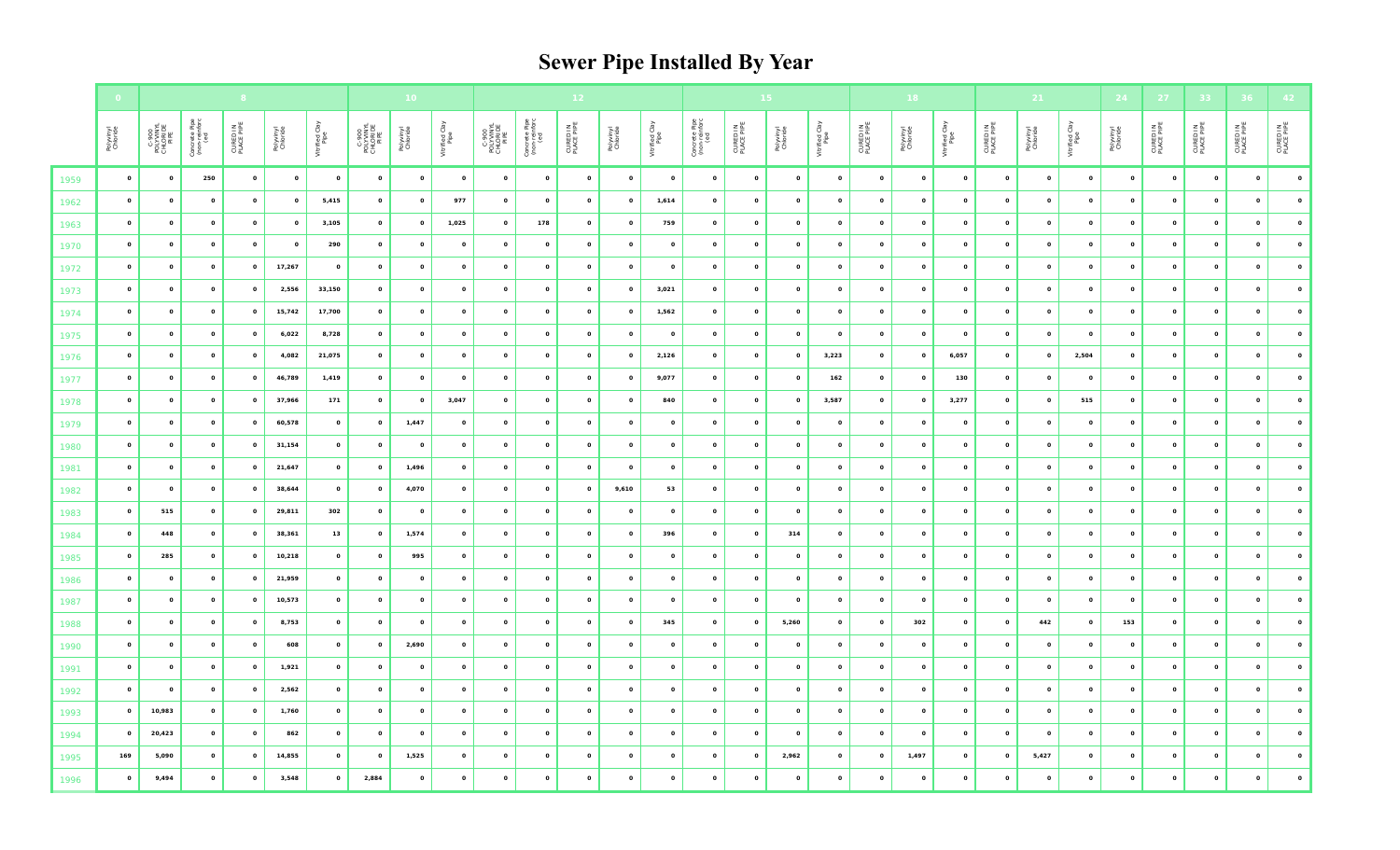|      | 42                                 | 45                     | 48                     | 60                     | <b>Total</b> |
|------|------------------------------------|------------------------|------------------------|------------------------|--------------|
|      | SPIROLITE<br>POLYETHYLIN<br>E PIPE | CURED IN<br>PLACE PIPE | CURED IN<br>PLACE PIPE | CURED IN<br>PLACE PIPE |              |
| 1959 | o                                  | o                      | o                      | o                      | 250          |
| 1962 | $\mathbf{o}$                       | $\mathbf{o}$           | $\mathbf{o}$           | $\mathbf{o}$           | 8,006        |
| 1963 | O                                  | o                      | o                      | o                      | 5,067        |
| 1970 | o                                  | o                      | o                      | o                      | 290          |
| 1972 | $\mathbf{o}$                       | $\mathbf{o}$           | $\mathbf{o}$           | $\mathbf{o}$           | 17,267       |
| 1973 | O                                  | o                      | o                      | o                      | 38,727       |
| 1974 | $\mathbf{o}$                       | o                      | o                      | o                      | 35,004       |
| 1975 | o                                  | o                      | o                      | o                      | 14,750       |
| 1976 | o                                  | o                      | o                      | o                      | 39,067       |
| 1977 | $\mathbf{o}$                       | o                      | o                      | o                      | 57,577       |
| 1978 | $\mathbf{o}$                       | o                      | o                      | o                      | 49,403       |
| 1979 | o                                  | o                      | o                      | o                      | 62,025       |
| 1980 | $\mathbf{o}$                       | $\mathbf{o}$           | $\mathbf{o}$           | $\mathbf{o}$           | 31,154       |
| 1981 | $\mathbf{o}$                       | $\mathbf{o}$           | o                      | o                      | 23,143       |
| 1982 | o                                  | o                      | o                      | o                      | 52,377       |
| 1983 | $\circ$                            | $\circ$                | $\mathbf{o}$           | $\mathbf{o}$           | 30,628       |
| 1984 | $\mathbf{o}$                       | $\mathbf{o}$           | $\mathbf{o}$           | $\mathbf{o}$           | 41,106       |
| 1985 | o                                  | o                      | o                      | o                      | 11,498       |
| 1986 | $\Omega$                           | $\Omega$               | $\Omega$               | $\Omega$               | 21,959       |
| 1987 | o                                  | o                      | o                      | o                      | 10,573       |
| 1988 | 1,616                              | o                      | o                      | o                      | 16,871       |
| 1990 | $\mathbf{o}$                       | $\mathbf{o}$           | $\mathbf{o}$           | $\mathbf{o}$           | 3,298        |
| 1991 | o                                  | o                      | o                      | o                      | 1,921        |
| 1992 | o                                  | o                      | o                      | o                      | 2,562        |
| 1993 | $\mathbf{o}$                       | $\mathbf{o}$           | $\mathbf{o}$           | $\mathbf{o}$           | 12,743       |
| 1994 | o                                  | o                      | o                      | o                      | 21,285       |
| 1995 | o                                  | o                      | o                      | o                      | 31,525       |
| 1996 | $\mathbf{o}$                       | o                      | o                      | o                      | 15,926       |
|      |                                    |                        |                        |                        |              |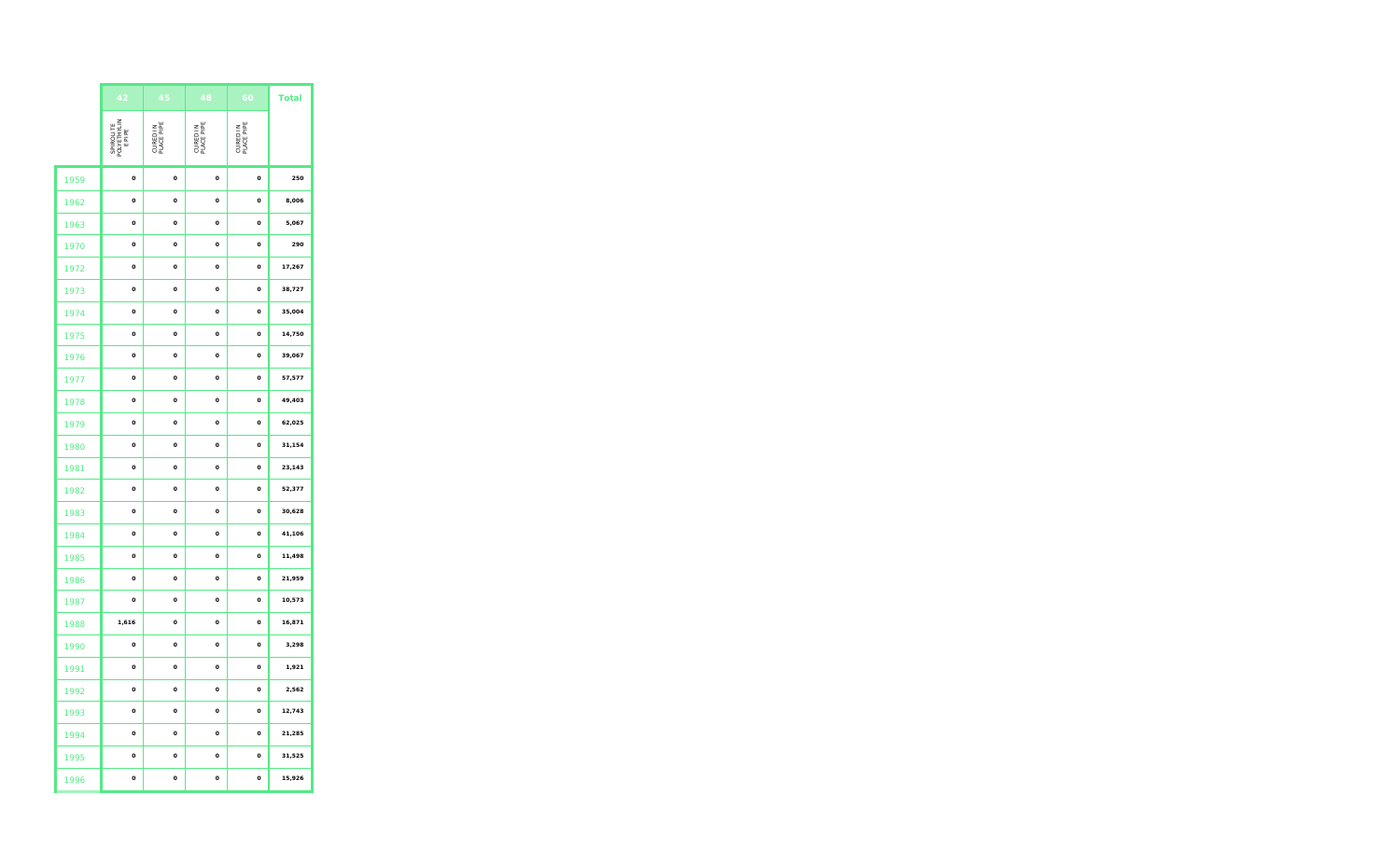|              | $\bullet$               |                                        |                                       |                        |                       |                        |                                                                                                    | 10 <sub>1</sub> |                        |                                        |                                       | 12 <sub>1</sub>        |                       |                        |                                       |                        | 15 <sub>1</sub>       |                       |                        | 18 <sub>1</sub>       |                        |                         | 21           |                        | 24           | $-27$                  | 33 <sub>1</sub>        | 36 <sub>1</sub>        |                        |
|--------------|-------------------------|----------------------------------------|---------------------------------------|------------------------|-----------------------|------------------------|----------------------------------------------------------------------------------------------------|-----------------|------------------------|----------------------------------------|---------------------------------------|------------------------|-----------------------|------------------------|---------------------------------------|------------------------|-----------------------|-----------------------|------------------------|-----------------------|------------------------|-------------------------|--------------|------------------------|--------------|------------------------|------------------------|------------------------|------------------------|
|              | Polyvinyl<br>Chloride   | C-900<br>POLYVINYL<br>CHLORIDE<br>PIPE | Concrete Pipe<br>(non-reinforc<br>(ed | CURED IN<br>PLACE PIPE | Polyvinyl<br>Chloride | Vitrified Clay<br>Pipe | $\begin{array}{c} \text{C-900} \\ \text{POLIVINIVL} \\ \text{CHLORIDE} \\ \text{PIRE} \end{array}$ | Polyvinyl       | Vitrified Clay<br>Pipe | C-900<br>POLYVINYL<br>CHLORIDE<br>PIPE | Concrete Pipe<br>(non-reinforc<br>(ed | CURED IN<br>PLACE PIPE | Polyvinyl<br>Chloride | Vitrified Clay<br>Pipe | Concrete Pipe<br>(non-reinforc<br>(ed | CURED IN<br>PLACE PIPE | Polyvinyl<br>Chloride | Vitrified Cia<br>Pipe | CURED IN<br>PLACE PIPE | Polyvinyl<br>Chloride | Vitrified Clay<br>Pipe | CURED IN<br>PLACE PIPE  | Polyvinyl    | Vitrified Clay<br>Pipe | Polyvinyl    | CURED IN<br>PLACE PIPE | CURED IN<br>PLACE PIPE | CURED IN<br>PLACE PIPE | CURED IN<br>PLACE PIPE |
| 1997         | $\mathbf{o}$            | 2,247                                  | $\circ$                               | $\mathbf{o}$           | $\circ$               | $\circ$                | $\mathbf{o}$                                                                                       | $\circ$         | $\mathbf{o}$           | $\circ$                                | $\mathbf{o}$                          | $\circ$                | $\circ$               | $\circ$                | $\circ$                               | $\circ$                | $\circ$               | $\circ$               | $\circ$                | $\circ$               | $\mathbf{o}$           | $\overline{\mathbf{0}}$ | $\mathbf{o}$ | $\circ$                | $\circ$      | $\circ$                | $\circ$                | $\mathbf{o}$           | $\circ$                |
| 1998         | $\mathbf{o}$            | 23,831                                 | $\circ$                               | $\circ$                | 3,189                 | $\circ$                | 532                                                                                                | 284             | $\circ$                | 821                                    | $\mathbf{o}$                          | $\circ$                | 529                   | $\circ$                | $\mathbf{o}$                          | $\circ$                | $\circ$               | $\circ$               | $\mathbf{o}$           | $\mathbf{o}$          | $\mathbf{o}$           | $\circ$                 | $\circ$      | $\circ$                | $\mathbf{o}$ | $\mathbf{o}$           | $\circ$                | $\circ$                | $\Omega$               |
| 1999         | $\mathbf{o}$            | 11,458                                 | $\mathbf{o}$                          | $\mathbf{o}$           | 9,986                 | $\circ$                | 1,566                                                                                              | 501             | $\circ$                | $\circ$                                | $\mathbf{o}$                          | $\circ$                | $\circ$               | $\circ$                | $\mathbf{o}$                          | $\circ$                | $\mathbf{o}$          | $\circ$               | $\circ$                | $\mathbf{o}$          | $\mathbf{o}$           | $\circ$                 | $\mathbf{o}$ | $\circ$                | $\mathbf{o}$ | $\mathbf{o}$           | $\circ$                | $\circ$                | $\circ$                |
| 2000         | $\mathbf{o}$            | 17,507                                 | $\circ$                               | $\circ$                | 2,247                 | $\circ$                | $\circ$                                                                                            | $\circ$         | $\mathbf{o}$           | $\circ$                                | $\circ$                               | $\circ$                | $\mathbf{o}$          | $\circ$                | $\mathbf{o}$                          | $\mathbf{o}$           | 958                   | $\circ$               | $\mathbf{o}$           | $\mathbf{o}$          | $\mathbf{o}$           | $\overline{\mathbf{o}}$ | $\circ$      | $\mathbf{o}$           | $\circ$      | $\mathbf{o}$           | $\circ$                | $\circ$                | $\circ$                |
| 2001         | $\mathbf{o}$            | 802                                    | $\circ$                               | $\mathbf{o}$           | 7,629                 | $\circ$                | $\mathbf{o}$                                                                                       | $\mathbf{o}$    | $\mathbf 0$            | $\mathbf{o}$                           | o                                     | $\mathbf 0$            | $\circ$               | $\circ$                | $\circ$                               | $\mathbf{o}$           | $\circ$               | $\circ$               | $\mathbf{o}$           | $\mathbf{o}$          | $\circ$                | $\circ$                 | $\mathbf{o}$ | $\mathbf{o}$           | $\mathbf{o}$ | $\circ$                | $\circ$                | $\mathbf{o}$           | $\circ$                |
| 2002         | $\circ$                 | 5,120                                  | $\mathbf{o}$                          | $\mathbf{o}$           | 704                   | $\circ$                | $\mathbf{o}$                                                                                       | $\circ$         | $\circ$                | $\circ$                                | $\circ$                               | $\mathbf{o}$           | $\circ$               | $\mathbf{o}$           | $\mathbf{o}$                          | $\circ$                | $\circ$               | $^{\circ}$            | $\mathbf{o}$           | $\circ$               | $\circ$                | $\mathbf{o}$            | $\circ$      | $\circ$                | $\mathbf{o}$ | $\circ$                | $\circ$                | $\mathbf{o}$           | $\circ$                |
| 2003         | $\mathbf{o}$            | 6,350                                  | $\circ$                               | $\mathbf{o}$           | $\circ$               | $\circ$                | $\circ$                                                                                            | $\circ$         | $\mathbf{o}$           | $\circ$                                | $\circ$                               | $\mathbf{o}$           | $\circ$               | $\circ$                | $\circ$                               | $\mathbf{o}$           | $\mathbf{o}$          | $\mathbf{o}$          | $\mathbf{o}$           | $\circ$               | $\circ$                | $\mathbf{o}$            | $\circ$      | $\circ$                | $\circ$      | $\mathbf{o}$           | $\circ$                | $\circ$                | $\circ$                |
| 2004         | $\circ$                 | 17,629                                 | $\circ$                               | $\circ$                | $\circ$               | $\circ$                | $\circ$                                                                                            | $\circ$         | $\circ$                | $\mathbf{o}$                           | $\circ$                               | 1,292                  | $\circ$               | $\circ$                | $\circ$                               | 255                    | $\circ$               | $\circ$               | $\circ$                | $\circ$               | $\mathbf{o}$           | $\mathbf{o}$            | $\mathbf{o}$ | $\mathbf{o}$           | $\circ$      | $\mathbf{o}$           | $\circ$                | $\circ$                | $\circ$                |
| 2005         | $\mathbf{o}$            | 5,188                                  | $\mathbf{o}$                          | $\circ$                | $\circ$               | $\circ$                | $\mathbf{o}$                                                                                       | $\circ$         | $\mathbf{o}$           | $\mathbf{o}$                           | $\mathbf{o}$                          | $\mathbf{o}$           | $\mathbf{o}$          | $\mathbf{o}$           | $\circ$                               | $\mathbf{o}$           | $\circ$               | $\mathbf{o}$          | $\circ$                | $\mathbf{o}$          | $\mathbf{o}$           | $\mathbf{o}$            | $\mathbf{o}$ | $\mathbf{o}$           | $\mathbf{o}$ | $\mathbf{o}$           | $\mathbf{o}$           | $\mathbf{o}$           | $\circ$                |
| 2006         | $\mathbf{o}$            | $\mathbf{o}$                           | $\circ$                               | 1,121                  | 226                   | $\circ$                | $\mathbf{o}$                                                                                       | $\mathbf{o}$    | $\mathbf{o}$           | $\circ$                                | $\circ$                               | $\mathbf{o}$           | 516                   | $\circ$                | $\circ$                               | $\mathbf{o}$           | $\mathbf{o}$          | $\circ$               | $\circ$                | $\circ$               | $\circ$                | $\mathbf{o}$            | $\circ$      | $\circ$                | $\circ$      | $\mathbf{o}$           | $\circ$                | $\circ$                | $\circ$                |
| 2007         | $\mathbf{o}$            | 1,339                                  | $\circ$                               | $\circ$                | $\circ$               | $\circ$                | $\mathbf{o}$                                                                                       | $\mathbf{o}$    | $\mathbf{o}$           | $\circ$                                | $\mathbf{o}$                          | $\circ$                | $\circ$               | $\circ$                | $\circ$                               | $\mathbf{o}$           | $\mathbf{o}$          | $\circ$               | $\circ$                | $\circ$               | $\mathbf{o}$           | $\mathbf{o}$            | $\circ$      | $\mathbf{o}$           | $\mathbf{o}$ | $\mathbf{o}$           | $\circ$                | $\circ$                | $\Omega$               |
| 2008         | $\mathbf{o}$            | 576                                    | $\circ$                               | $\mathbf{o}$           | $\circ$               | $\circ$                | $\mathbf{o}$                                                                                       | $\mathbf{o}$    | $\circ$                | 607                                    | $\circ$                               | $\circ$                | $\circ$               | $\circ$                | $\mathbf{o}$                          | $\mathbf{o}$           | $\circ$               | $\mathbf{o}$          | $\mathbf{o}$           | $\circ$               | $\circ$                | $\overline{\mathbf{o}}$ | $\circ$      | $\mathbf{o}$           | $\mathbf{o}$ | $\mathbf{o}$           | $\circ$                | $\mathbf{o}$           | $\mathbf{o}$           |
| 2010         | $\overline{\mathbf{O}}$ | 495                                    | $\circ$                               | $\mathbf{o}$           | $\circ$               | $\circ$                | $\circ$                                                                                            | $\mathbf{o}$    | $\mathbf{o}$           | $\mathbf{o}$                           | o                                     | $\mathbf{o}$           | $\mathbf{o}$          | $\mathbf{o}$           | $\mathbf{o}$                          | 177                    | $\mathbf{o}$          | $\circ$               | $\mathbf{o}$           | $\circ$               | $\circ$                | $\mathbf{o}$            | $\mathbf{o}$ | $\mathbf{o}$           | $\circ$      | $\circ$                | $\circ$                | $\mathbf{o}$           | $\mathbf{o}$           |
| 2011         | $\mathbf{o}$            | $\circ$                                | $\circ$                               | $\mathbf{o}$           | 1,869                 | $\circ$                | $\mathbf{o}$                                                                                       | $\circ$         | $\mathbf{o}$           | $\mathbf 0$                            | $\circ$                               | $\circ$                | $\mathbf{o}$          | $\mathbf{o}$           | $\circ$                               | 5,117                  | $\circ$               | $\circ$               | $\circ$                | $\circ$               | $\mathbf{o}$           | 1,053                   | $\mathbf{o}$ | $\mathbf{o}$           | $\circ$      | 138                    | $\circ$                | $\circ$                | $\mathbf{o}$           |
| 2012         | $\mathbf{o}$            | $\mathbf{o}$                           | $\circ$                               | $\mathbf{o}$           | $\circ$               | $\circ$                | $\circ$                                                                                            | $\circ$         | $\circ$                | $\circ$                                | $\circ$                               | $\circ$                | $\circ$               | $\circ$                | $\circ$                               | $\mathbf{o}$           | $\circ$               | $\mathbf{o}$          | $\mathbf{o}$           | $\circ$               | $\circ$                | $\mathbf{o}$            | $\circ$      | $\mathbf{o}$           | $\mathbf{o}$ | $\mathbf{o}$           | 12,821                 | 3,083                  | $\circ$                |
| 2013         | $\mathbf{o}$            | 2,962                                  | $\circ$                               | $\circ$                | $\circ$               | $\circ$                | $\circ$                                                                                            | $\circ$         | $\circ$                | $\circ$                                | $\circ$                               | $\circ$                | $\mathbf{o}$          | $\circ$                | $\circ$                               | $\circ$                | $\circ$               | $\mathbf{o}$          | $\circ$                | $\circ$               | $\mathbf{o}$           | $\overline{\mathbf{0}}$ | $\circ$      | $\mathbf{o}$           | $\circ$      | $\mathbf{o}$           | $\circ$                | $\circ$                | $\circ$                |
| 2014         | $\overline{\mathbf{O}}$ | $\circ$                                | $\circ$                               | $\mathbf{o}$           | 2,912                 | $\circ$                | $\circ$                                                                                            | $\mathbf{o}$    | $\circ$                | $\mathbf{o}$                           | $\mathbf{o}$                          | 28                     | $\circ$               | $\circ$                | $\circ$                               | 2,024                  | $\circ$               | $\circ$               | 346                    | $\mathbf{o}$          | $\circ$                | 1,612                   | $\mathbf{o}$ | $\mathbf{o}$           | $\mathbf{o}$ | 2,045                  | $\circ$                | 1,921                  | 2,816                  |
| 2015         | $\mathbf{o}$            | 989                                    | $\mathbf{o}$                          | $\mathbf{o}$           | $\circ$               | $\circ$                | $\circ$                                                                                            | $\circ$         | $\circ$                | $\circ$                                | $\mathbf{o}$                          | $\circ$                | 325                   | $\circ$                | $\mathbf{o}$                          | $\circ$                | $\mathbf{o}$          | $\circ$               | $\mathbf{o}$           | $\mathbf{o}$          | $\mathbf{o}$           | $\overline{\mathbf{O}}$ | $\circ$      | $\mathbf{o}$           | $\circ$      | $\mathbf{o}$           | $\circ$                | 4,499                  | $\circ$                |
| 2016         | $\mathbf{o}$            | 188                                    | $\circ$                               | $\mathbf{o}$           | 1,514                 | $\mathbf{o}$           | $\circ$                                                                                            | $\mathbf{o}$    | $\mathbf 0$            | $\mathbf{o}$                           | $\mathbf{o}$                          | $\circ$                | $\circ$               | $\mathbf{o}$           | 233                                   | 6,765                  | $\circ$               | $\circ$               | 980                    | $\mathbf{o}$          | $\mathbf{o}$           | $\mathbf{o}$            | $\mathbf{o}$ | $\mathbf{o}$           | $\mathbf{o}$ | $\mathbf{o}$           | $\circ$                | $\mathbf{o}$           |                        |
| 2017         | $\mathbf{o}$            | 111                                    | $\circ$                               | $\circ$                | 445                   | $\mathbf{o}$           | $\circ$                                                                                            | $\circ$         | $\circ$                | $\circ$                                | $\circ$                               | $\circ$                | $\circ$               | $\circ$                | $\circ$                               | $\mathbf{o}$           | $\circ$               | $\mathbf{o}$          | $\circ$                | $\circ$               | $\circ$                | $\mathbf{o}$            | $\circ$      | $\circ$                | $\circ$      | $\circ$                | $\circ$                | $\circ$                |                        |
| 2018         | $\mathbf{o}$            | 2,944                                  | $\mathbf{o}$                          | 2,495                  | 9,339                 | $\circ$                | $\mathbf{o}$                                                                                       | $\circ$         | $\circ$                | 228                                    | $\mathbf{o}$                          | $\circ$                | $\mathbf{o}$          | $\circ$                | $\mathbf{o}$                          | $\circ$                | $\circ$               | $\circ$               | $\mathbf{o}$           | $\mathbf{o}$          | $\mathbf{o}$           | $\mathbf{o}$            | $\mathbf{o}$ | $\mathbf{o}$           | $\mathbf{o}$ | $\circ$                | $\mathbf{o}$           | $\circ$                | $\circ$                |
| <b>Total</b> | 169                     | 146,974                                | 250                                   | 3,616                  | 468,298               | 91,368                 | 4,982                                                                                              | 14,582          | 5,049                  | 1,656                                  | 178                                   | 1,320                  | 10,980                | 19,793                 | 233                                   | 14,338                 | 9,494                 | 6,972                 | 1,326                  | 1,799                 | 9,464                  | 2,665                   | 5,869        | 3,019                  | 153          | 2,183                  | 12,821                 | 9,503                  | 2,816                  |